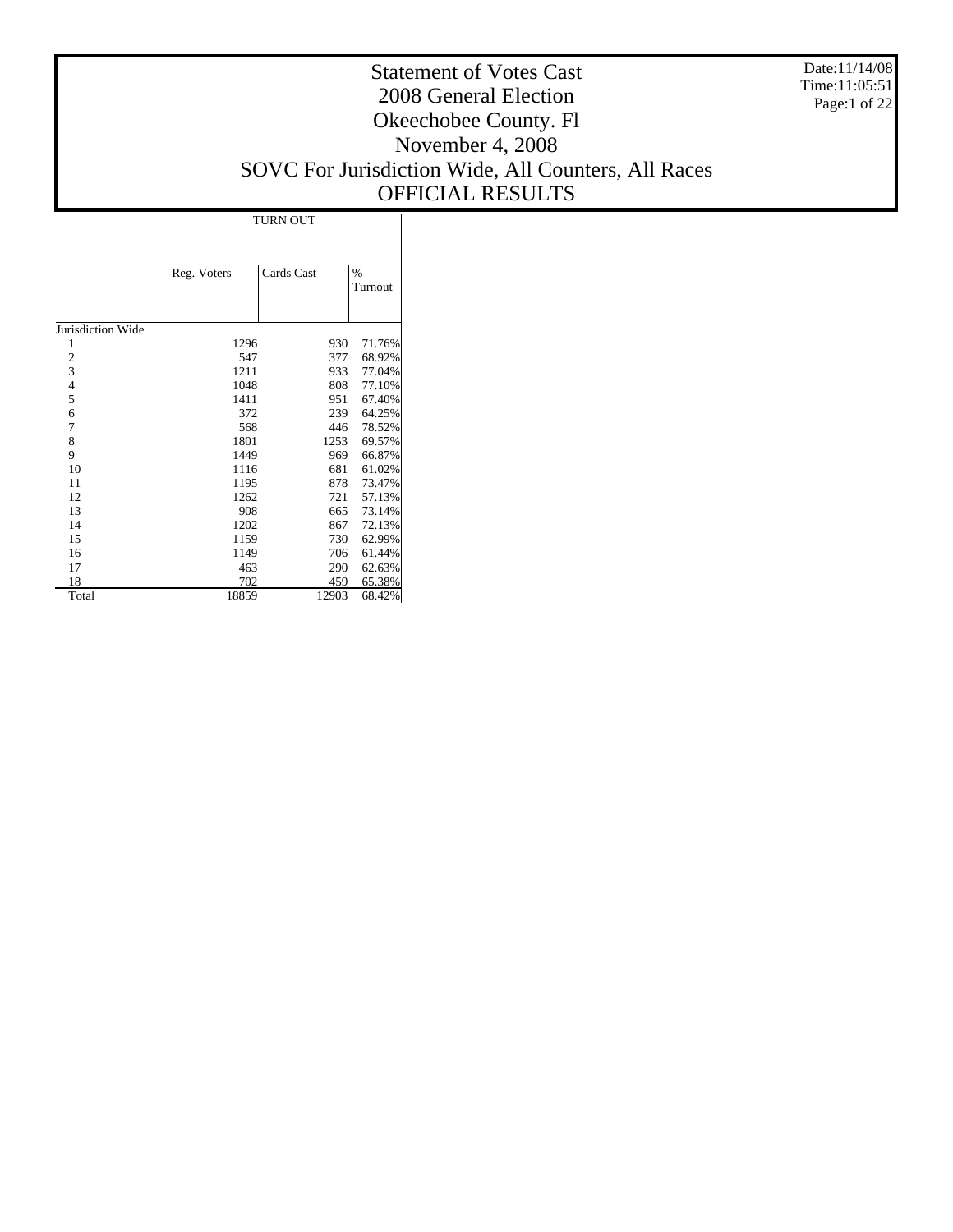Date:11/14/08 Time:11:05:51 Page:2 of 22

|                   |             |                      |                    | President          |        |                   |        |                         |       |
|-------------------|-------------|----------------------|--------------------|--------------------|--------|-------------------|--------|-------------------------|-------|
|                   | Reg. Voters | <b>Times Counted</b> | <b>Total Votes</b> | McCain/Palin (REP) |        | Obama/Biden (DEM) |        | LaRiva/Puryear<br>(PSL) |       |
| Jurisdiction Wide |             |                      |                    |                    |        |                   |        |                         |       |
|                   | 1296        | 930                  | 927                | 637                | 68.72% | 276               | 29.77% | $\Omega$                | 0.00% |
| 2                 | 547         | 377                  | 375                | 250                | 66.67% | 120               | 32.00% | 0                       | 0.00% |
| 3                 | 1211        | 933                  | 930                | 656                | 70.54% | 263               | 28.28% |                         | 0.11% |
|                   | 1048        | 808                  | 808                | 577                | 71.41% | 229               | 28.34% | $\Omega$                | 0.00% |
| 5                 | 1411        | 951                  | 944                | 536                | 56.78% | 394               | 41.74% |                         | 0.11% |
| 6                 | 372         | 239                  | 239                | 114                | 47.70% | 121               | 50.63% | $\Omega$                | 0.00% |
|                   | 568         | 446                  | 445                | 334                | 75.06% | 109               | 24.49% | $\Omega$                | 0.00% |
| 8                 | 1801        | 1253                 | 1247               | 706                | 56.62% | 517               | 41.46% |                         | 0.08% |
| 9                 | 1449        | 969                  | 964                | 558                | 57.88% | 399               | 41.39% | $\Omega$                | 0.00% |
| 10                | 1116        | 681                  | 679                | 443                | 65.24% | 225               | 33.14% |                         | 0.15% |
| 11                | 1195        | 878                  | 871                | 503                | 57.75% | 357               | 40.99% | $\Omega$                | 0.00% |
| 12                | 1262        | 721                  | 719                | 363                | 50.49% | 348               | 48.40% | $\Omega$                | 0.00% |
| 13                | 908         | 664                  | 662                | 439                | 66.27% | 208               | 31.46% | $\Omega$                | 0.00% |
| 14                | 1202        | 867                  | 860                | 489                | 56.86% | 363               | 42.21% | $\Omega$                | 0.00% |
| 15                | 1159        | 730                  | 726                | 420                | 57.85% | 291               | 40.08% | $\Omega$                | 0.00% |
| 16                | 1149        | 706                  | 701                | 318                | 45.36% | 373               | 53.21% |                         | 0.14% |
| 17                | 463         | 290                  | 286                | 114                | 39.86% | 168               | 58.74% | $\Omega$                | 0.00% |
| 18                | 702         | 459                  | 456                | 104                | 22.81% | 347               | 76.10% | $\theta$                | 0.00% |
| Total             | 18859       | 12902                | 12838              | 7561               | 58.90% | 5108              | 39.78% | 5                       | 0.04% |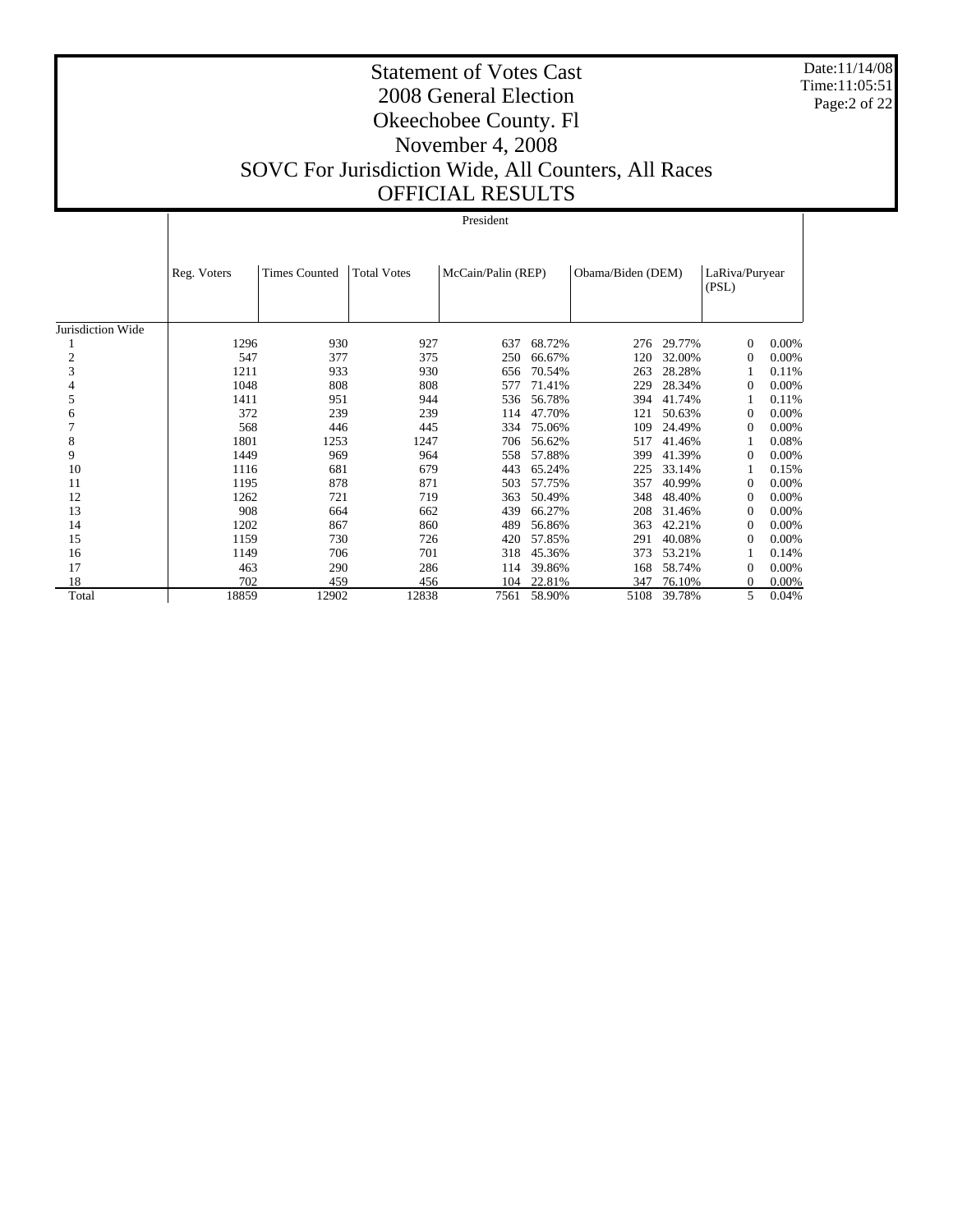Date:11/14/08 Time:11:05:51 Page:3 of 22

|                   |                         | President |                                             |          |                |          |                       |          |                         |          |                          |       |
|-------------------|-------------------------|-----------|---------------------------------------------|----------|----------------|----------|-----------------------|----------|-------------------------|----------|--------------------------|-------|
|                   | Baldwin/Castle<br>(CPF) |           | Amondson/Pletten   Barr/Root (LIB)<br>(PRO) |          |                |          | Stevens/Link<br>(OBJ) |          | Harris/Kennedy<br>(SWP) |          | McKinney/Clemen<br>(GRP) |       |
| Jurisdiction Wide |                         |           |                                             |          |                |          |                       |          |                         |          |                          |       |
|                   | 3                       | 0.32%     |                                             | 0.11%    |                | 0.11%    | $\Omega$              | $0.00\%$ | $\Omega$                | 0.00%    |                          | 0.11% |
| 2                 |                         | 0.27%     | $\Omega$                                    | 0.00%    |                | 0.27%    | 2                     | 0.53%    | $\Omega$                | $0.00\%$ | $\Omega$                 | 0.00% |
| 3                 | 0                       | 0.00%     | $\Omega$                                    | 0.00%    | 3              | 0.32%    | $\Omega$              | 0.00%    | $\Omega$                | 0.00%    | $\Omega$                 | 0.00% |
|                   | $\theta$                | 0.00%     | $\Omega$                                    | 0.00%    | $\Omega$       | $0.00\%$ | $\Omega$              | 0.00%    | $\Omega$                | 0.00%    | $\Omega$                 | 0.00% |
| 5                 | $\theta$                | $0.00\%$  | $\Omega$                                    | 0.00%    | 4              | 0.42%    | $\Omega$              | $0.00\%$ | $\Omega$                | 0.00%    |                          | 0.11% |
| 6                 | 0                       | 0.00%     | $\Omega$                                    | 0.00%    |                | 0.42%    | $\Omega$              | 0.00%    | $\Omega$                | 0.00%    | $\overline{0}$           | 0.00% |
|                   | 0                       | $0.00\%$  | $\Omega$                                    | 0.00%    | $\Omega$       | $0.00\%$ | $\Omega$              | $0.00\%$ | $\Omega$                | 0.00%    | $\Omega$                 | 0.00% |
| 8                 |                         | 0.08%     | $\Omega$                                    | 0.00%    | 2              | 0.16%    | $\Omega$              | $0.00\%$ | $\Omega$                | 0.00%    |                          | 0.08% |
| 9                 |                         | 0.10%     | $\Omega$                                    | $0.00\%$ |                | 0.10%    | $\Omega$              | $0.00\%$ | $\Omega$                | $0.00\%$ | $\Omega$                 | 0.00% |
| 10                |                         | 0.15%     | $\Omega$                                    | 0.00%    | $\overline{c}$ | 0.29%    | $\Omega$              | $0.00\%$ | $\Omega$                | 0.00%    | $\Omega$                 | 0.00% |
| 11                | $\theta$                | 0.00%     | $\Omega$                                    | 0.00%    | 3              | 0.34%    | $\Omega$              | $0.00\%$ | $\Omega$                | 0.00%    | $\Omega$                 | 0.00% |
| 12                |                         | 0.14%     | $\Omega$                                    | 0.00%    | 2              | 0.28%    | $\Omega$              | $0.00\%$ | $\Omega$                | $0.00\%$ | $\Omega$                 | 0.00% |
| 13                |                         | 0.15%     | $\Omega$                                    | 0.00%    | 2              | 0.30%    | $\Omega$              | 0.00%    |                         | 0.15%    | $\Omega$                 | 0.00% |
| 14                | $\theta$                | 0.00%     | $\Omega$                                    | 0.00%    | $\Omega$       | 0.00%    | $\Omega$              | 0.00%    | $\Omega$                | 0.00%    |                          | 0.12% |
| 15                |                         | 0.14%     | $\Omega$                                    | 0.00%    | $\overline{2}$ | 0.28%    | $\Omega$              | $0.00\%$ | $\Omega$                | $0.00\%$ | $\Omega$                 | 0.00% |
| 16                | 0                       | 0.00%     | $\Omega$                                    | 0.00%    |                | 0.14%    |                       | 0.14%    | $\Omega$                | 0.00%    | $\Omega$                 | 0.00% |
| 17                |                         | 0.35%     | $\Omega$                                    | 0.00%    | $\Omega$       | $0.00\%$ | $\Omega$              | $0.00\%$ | $\Omega$                | 0.00%    |                          | 0.35% |
| 18                | $\theta$                | 0.00%     | $\theta$                                    | 0.00%    |                | 0.66%    | $\Omega$              | 0.00%    | $\Omega$                | 0.00%    | $\overline{0}$           | 0.00% |
| Total             | 11                      | 0.09%     |                                             | 0.01%    | 28             | 0.22%    | 3                     | 0.02%    |                         | 0.01%    | 5.                       | 0.04% |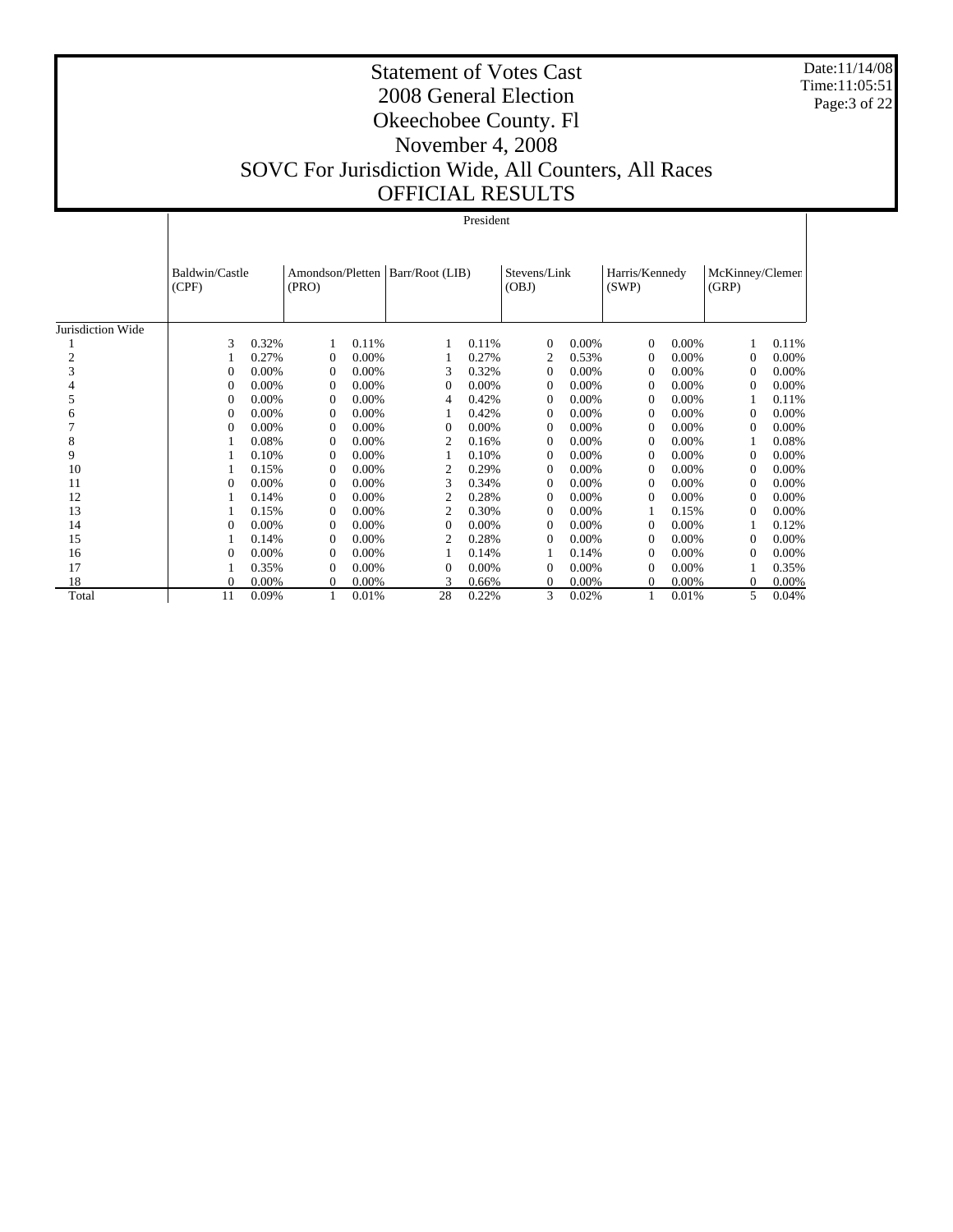Date:11/14/08 Time:11:05:51 Page:4 of 22

|                   |                          | President |                         |       |                          |          |                 |       |                |          |  |  |
|-------------------|--------------------------|-----------|-------------------------|-------|--------------------------|----------|-----------------|-------|----------------|----------|--|--|
|                   | Keyes/Rohrbough<br>(AIP) |           | Nader/Gonzalez<br>(ECO) |       | Moore/Alexander<br>(SPF) |          | Jay/Smith (BTP) |       | Write-In Votes |          |  |  |
| Jurisdiction Wide |                          |           |                         |       |                          |          |                 |       |                |          |  |  |
|                   | $\mathbf{0}$             | 0.00%     | $\overline{c}$          | 0.22% | $\Omega$                 | 0.00%    | $\Omega$        | 0.00% | 6              | 0.65%    |  |  |
| $\overline{c}$    | 0                        | 0.00%     | 1                       | 0.27% | 0                        | $0.00\%$ | 0               | 0.00% | $\theta$       | $0.00\%$ |  |  |
| 3                 | 0                        | 0.00%     | 5                       | 0.54% |                          | 0.11%    | 0               | 0.00% | 1              | 0.11%    |  |  |
| 4                 | 0                        | 0.00%     | $\Omega$                | 0.00% | $\Omega$                 | $0.00\%$ | $\Omega$        | 0.00% | $\overline{c}$ | 0.25%    |  |  |
| 5                 | 0                        | 0.00%     | 4                       | 0.42% | 0                        | 0.00%    | $\Omega$        | 0.00% | 4              | 0.42%    |  |  |
| 6                 | 0                        | 0.00%     | $\mathbf{0}$            | 0.00% | $\Omega$                 | $0.00\%$ | $\Omega$        | 0.00% | 3              | 1.26%    |  |  |
| 7                 | 0                        | 0.00%     | $\Omega$                | 0.00% | $\Omega$                 | 0.00%    | $\Omega$        | 0.00% | $\overline{c}$ | 0.45%    |  |  |
| 8                 | $\overline{c}$           | 0.16%     | 8                       | 0.64% | $\mathbf{0}$             | 0.00%    | 1               | 0.08% | 8              | 0.64%    |  |  |
| 9                 | 0                        | $0.00\%$  | 3                       | 0.31% | $\Omega$                 | $0.00\%$ | $\Omega$        | 0.00% | 2              | 0.21%    |  |  |
| 10                | 0                        | 0.00%     | 2                       | 0.29% | $\Omega$                 | $0.00\%$ | $\Omega$        | 0.00% | 5              | 0.74%    |  |  |
| 11                | $\boldsymbol{0}$         | 0.00%     | 4                       | 0.46% | $\mathbf{0}$             | 0.00%    | $\Omega$        | 0.00% | 4              | 0.46%    |  |  |
| 12                | 0                        | $0.00\%$  | 3                       | 0.42% | $\Omega$                 | $0.00\%$ | $\Omega$        | 0.00% | 2              | 0.28%    |  |  |
| 13                | 0                        | 0.00%     | 6                       | 0.91% | $\Omega$                 | $0.00\%$ | 2               | 0.30% | 3              | 0.45%    |  |  |
| 14                | $\boldsymbol{0}$         | 0.00%     | 4                       | 0.47% | 0                        | $0.00\%$ | 1               | 0.12% | $\overline{c}$ | 0.23%    |  |  |
| 15                | $\overline{c}$           | 0.28%     | 6                       | 0.83% | $\Omega$                 | $0.00\%$ | $\Omega$        | 0.00% | 4              | 0.55%    |  |  |
| 16                | $\boldsymbol{0}$         | 0.00%     | 3                       | 0.43% | $\Omega$                 | $0.00\%$ | $\Omega$        | 0.00% | 4              | 0.57%    |  |  |
| 17                | 0                        | 0.00%     | $\overline{c}$          | 0.70% | $\Omega$                 | 0.00%    | $\Omega$        | 0.00% | $\overline{0}$ | $0.00\%$ |  |  |
| 18                | $\boldsymbol{0}$         | 0.00%     |                         | 0.22% | $\theta$                 | 0.00%    | $\Omega$        | 0.00% |                | 0.22%    |  |  |
| Total             | 4                        | 0.03%     | 54                      | 0.42% | 1                        | 0.01%    | 4               | 0.03% | 53             | 0.41%    |  |  |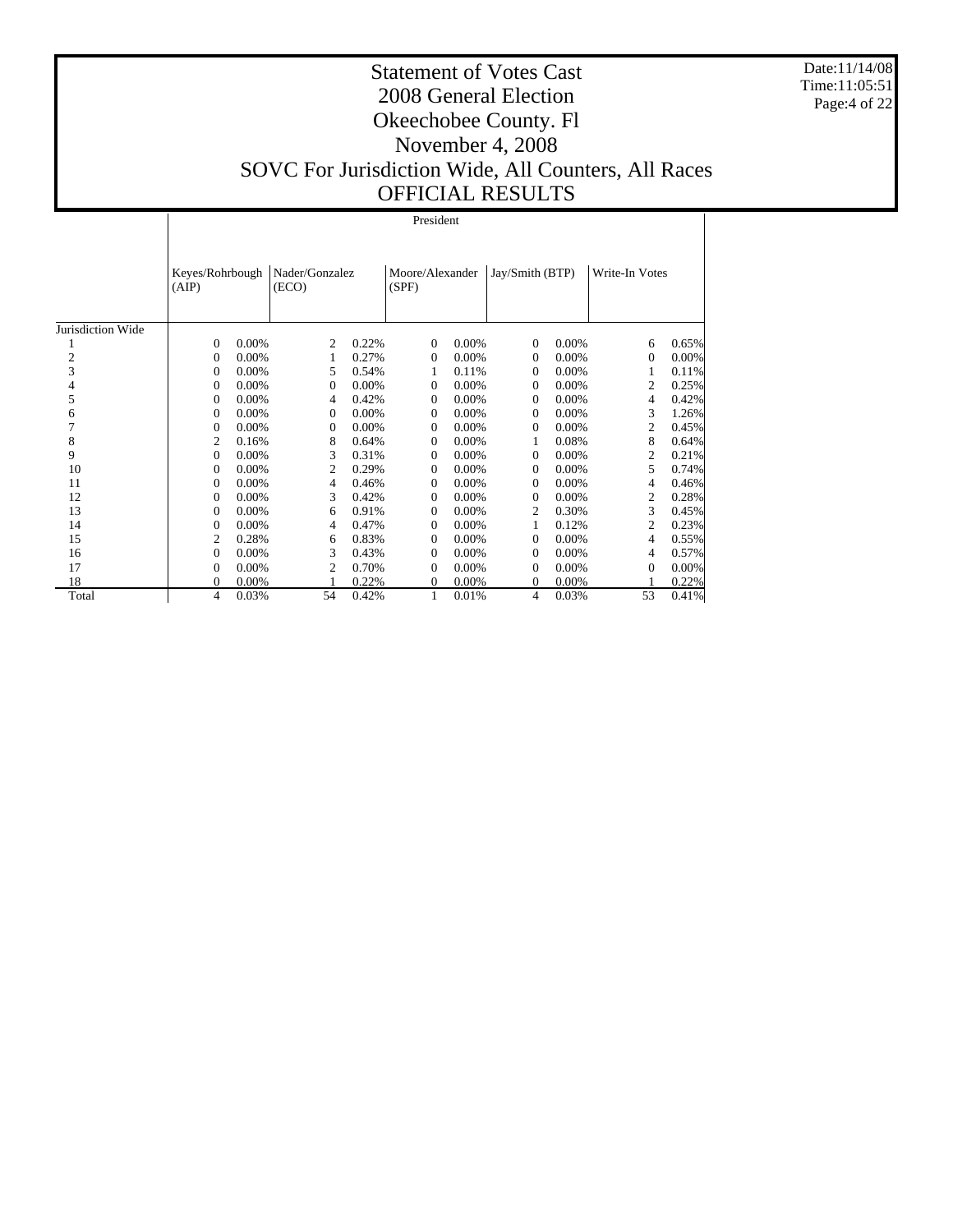Date:11/14/08 Time:11:05:51 Page:5 of 22

#### Statement of Votes Cast 2008 General Election Okeechobee County. Fl November 4, 2008 SOVC For Jurisdiction Wide, All Counters, All Races OFFICIAL RESULTS

Jurisdiction Wide 1 2 3 4 5 6 7 8 9 10 11 12 13 14 15 16 17 18 Total Reg. Voters Times Counted Total Votes Tom Rooney (REP) Tim Mahoney (DEM) CongressRep#16 1296 930 883 569 64.44% 314 35.56%<br>547 377 358 223 62.29% 135 37.71% 547 377 358 223 62.29% 135 37.71% 1211 933 892 594 66.59% 298 33.41%<br>1048 808 781 523 66.97% 258 33.03% 1048 808 781 523 66.97% 258 33.03% 1411 951 881 515 58.46% 366 41.54% 372 239 217 91 41.94% 126 58.06% 568 446 426 303 71.13% 123 28.87% 1801 1253 1176 670 56.97% 506 43.03%<br>1449 969 923 499 54.06% 424 45.94% 1149 969 923 499 54.06% 424 45.94%<br>1116 681 653 397 60.80% 256 39.20% 256 39.20% 1195 878 827 510 61.67% 317 38.33% 1262 721 678 337 49.71% 341 50.29% 908 664 626 393 62.78% 233 37.22% 1202 867 816 457 56.00% 359 44.00% 1159 730 698 397 56.88% 301 43.12%<br>1149 706 662 314 47.43% 348 52.57% 1149 706 662 314 47.43%<br>463 290 274 106 38.69% 463 290 274 106 38.69% 168 61.31%<br>
702 459 414 119 28.74% 295 71.26% 702 459 414 119 28.74% 295 71.26% 5168 42.41%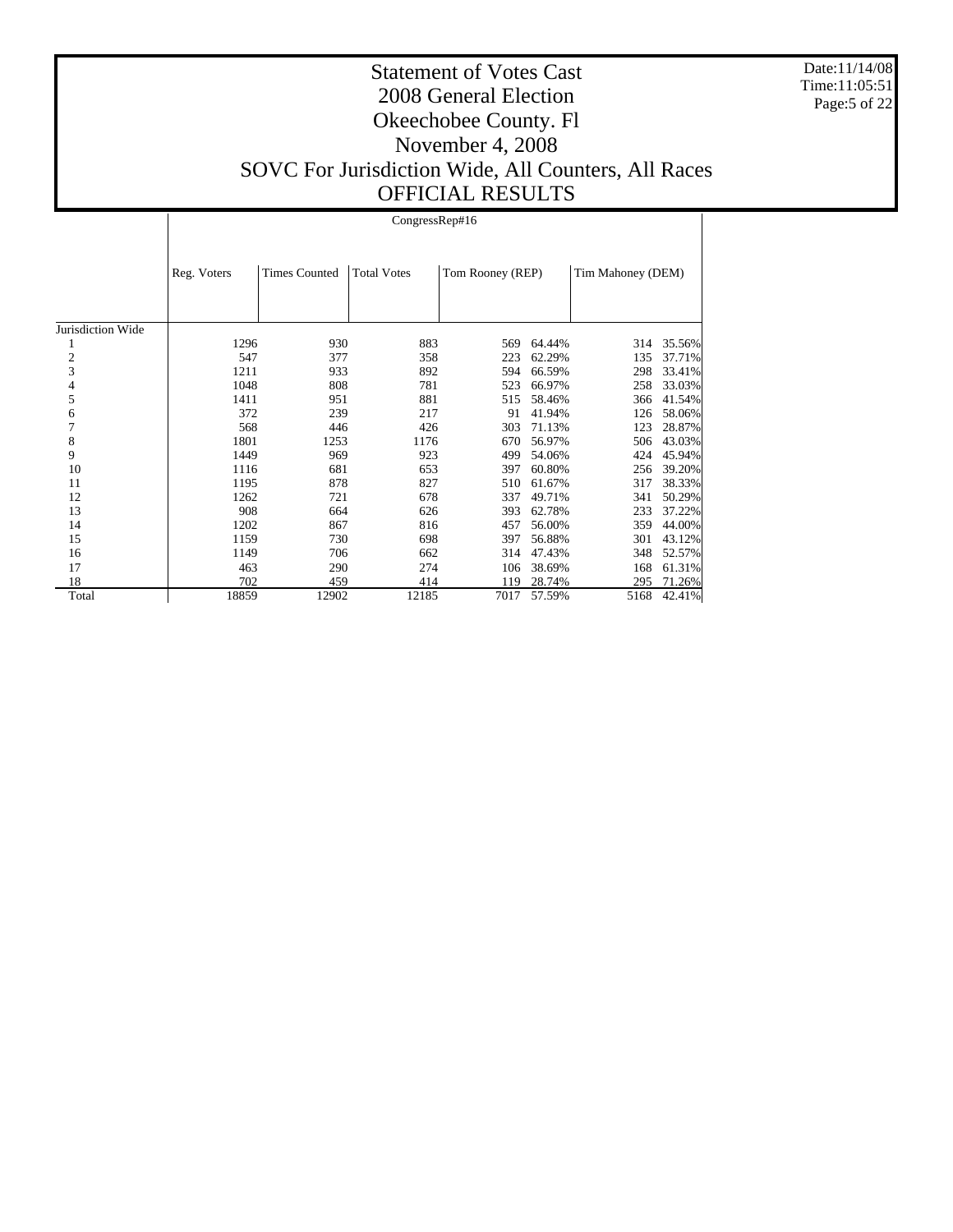Date:11/14/08 Time:11:05:51 Page:6 of 22

#### Statement of Votes Cast 2008 General Election Okeechobee County. Fl November 4, 2008 SOVC For Jurisdiction Wide, All Counters, All Races OFFICIAL RESULTS

Jurisdiction Wide 1 2 3 4 5 6 7 8 9 10 11 12 13 14 15 16 17 18 Total Reg. Voters Times Counted | Total Votes | Diamond R. Litty (REP) | Don Chinquina (DEM) Public Defender 1296 930 846 585 69.15% 261 30.85%<br>547 377 348 255 73.28% 93 26.72% 547 377 348 255 73.28% 93 26.72% 1211 933 865 620 71.68% 245 28.32%<br>1048 808 740 530 71.62% 210 28.38% 1048 808 740 530 71.62% 210 28.38% 1411 951 828 493 59.54% 335 40.46% 372 239 208 94 45.19% 114 54.81% 568 446 404 313 77.48% 91 22.52% 1801 1253 1158 678 58.55% 480 41.45%<br>1449 969 898 537 59.80% 361 40.20% 1149 969 898 537 59.80% 361 40.20%<br>1116 681 636 448 70.44% 188 29.56% 188 29.56% 1195 878 801 461 57.55% 340 42.45% 1262 721 669 366 54.71% 303 45.29%<br>908 664 591 390 65.99% 201 34.01% 908 664 591 390 65.99% 201 34.01% 1202 867 794 468 58.94% 326 41.06% 1159 730 668 386 57.78% 282 42.22%<br>1149 706 645 316 48.99% 329 51.01% 1149 706 645 316 48.99%<br>463 290 266 114 42.86% 463 290 266 114 42.86% 152 57.14%<br>
702 459 414 121 29.23% 293 70.77% 702 459 414 121 29.23% 293 70.77% 18859 12902 11779 7175 60.91% 4604 39.09%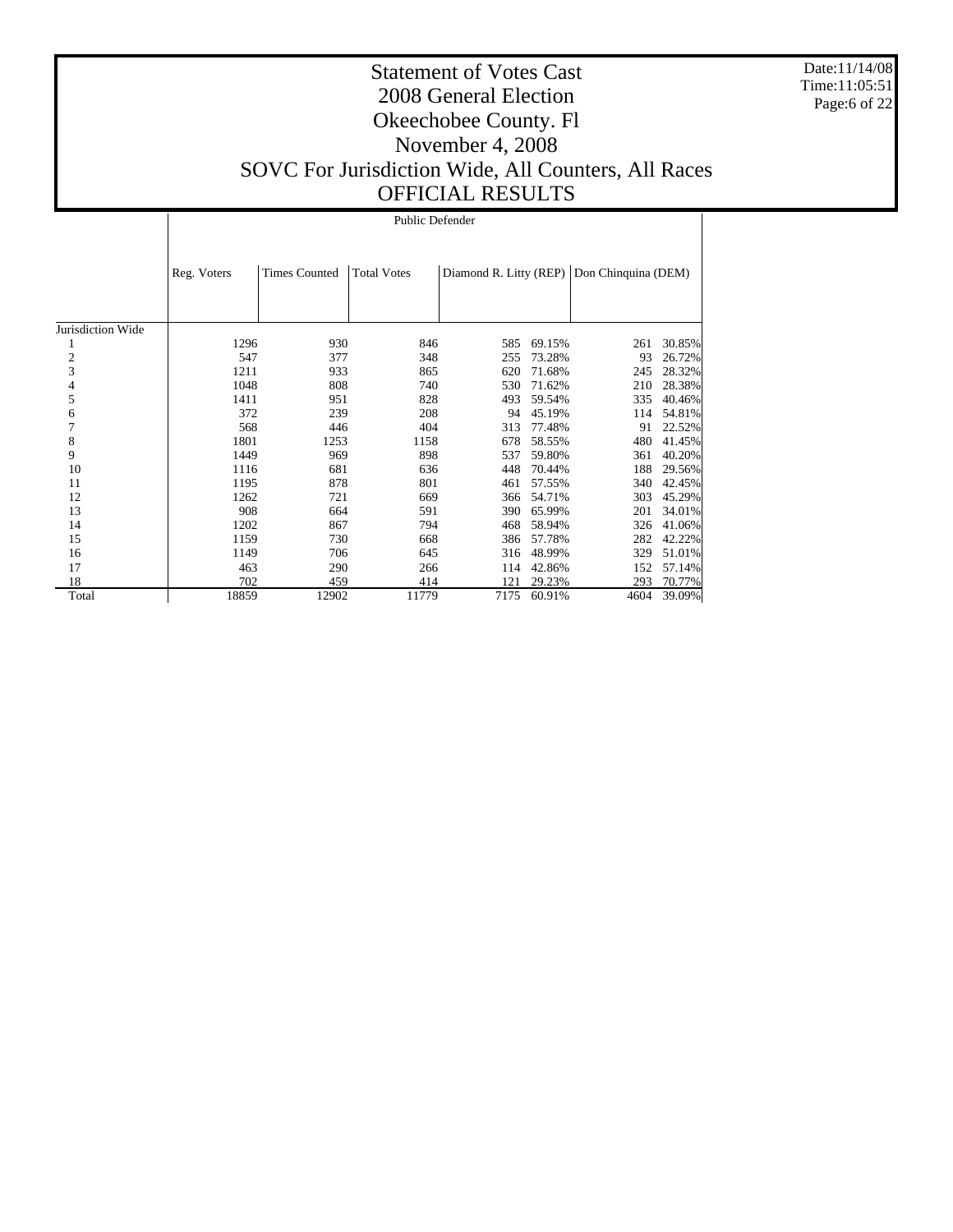Date:11/14/08 Time:11:05:51 Page:7 of 22

## Statement of Votes Cast 2008 General Election Okeechobee County. Fl November 4, 2008 SOVC For Jurisdiction Wide, All Counters, All Races OFFICIAL RESULTS

State Senate #17

|                   | Reg. Voters | <b>Times Counted</b> | <b>Total Votes</b> | <b>JD</b> Alexander (REP) |        | Scott K. Thompson<br>(DEM) |            |  |
|-------------------|-------------|----------------------|--------------------|---------------------------|--------|----------------------------|------------|--|
| Jurisdiction Wide |             |                      |                    |                           |        |                            |            |  |
|                   | 1296        | 930                  | 841                | 543                       | 64.57% | 298                        | 35.43%     |  |
| 2                 | 547         | 377                  | 348                | 232                       | 66.67% | 116                        | 33.33%     |  |
| 3                 | 1211        | 933                  | 859                | 589                       | 68.57% | 270                        | 31.43%     |  |
| 4                 | 1048        | 808                  | 747                | 528                       | 70.68% | 219                        | 29.32%     |  |
| 5                 |             |                      |                    |                           |        |                            |            |  |
| 6                 | 372         | 239                  | 207                | 87                        | 42.03% |                            | 120 57.97% |  |
| 7                 | 568         | 446                  | 409                | 293                       | 71.64% | 116                        | 28.36%     |  |
| 8                 | 1801        | 1253                 | 1156               | 609                       | 52.68% | 547                        | 47.32%     |  |
| 9                 |             |                      |                    |                           |        |                            |            |  |
| 10                | 1116        | 681                  | 623                | 387                       | 62.12% |                            | 236 37.88% |  |
| 11                | 1195        | 878                  | 812                | 446                       | 54.93% | 366                        | 45.07%     |  |
| 12                | 1262        | 721                  | 668                | 343                       | 51.35% | 325                        | 48.65%     |  |
| 13                | 908         | 664                  | 597                | 396                       | 66.33% | 201                        | 33.67%     |  |
| 14                | 1202        | 867                  | 800                | 453                       | 56.63% | 347                        | 43.38%     |  |
| 15                |             |                      |                    |                           |        |                            |            |  |
| 16                | 1149        | 706                  | 631                | 289                       | 45.80% | 342                        | 54.20%     |  |
| 17                | 463         | 290                  | 263                | 98                        | 37.26% | 165                        | 62.74%     |  |
| 18                | 702         | 459                  | 406                | 102                       | 25.12% | 304                        | 74.88%     |  |
| Total             | 14840       | 10252                | 9367               | 5395                      | 57.60% | 3972                       | 42.40%     |  |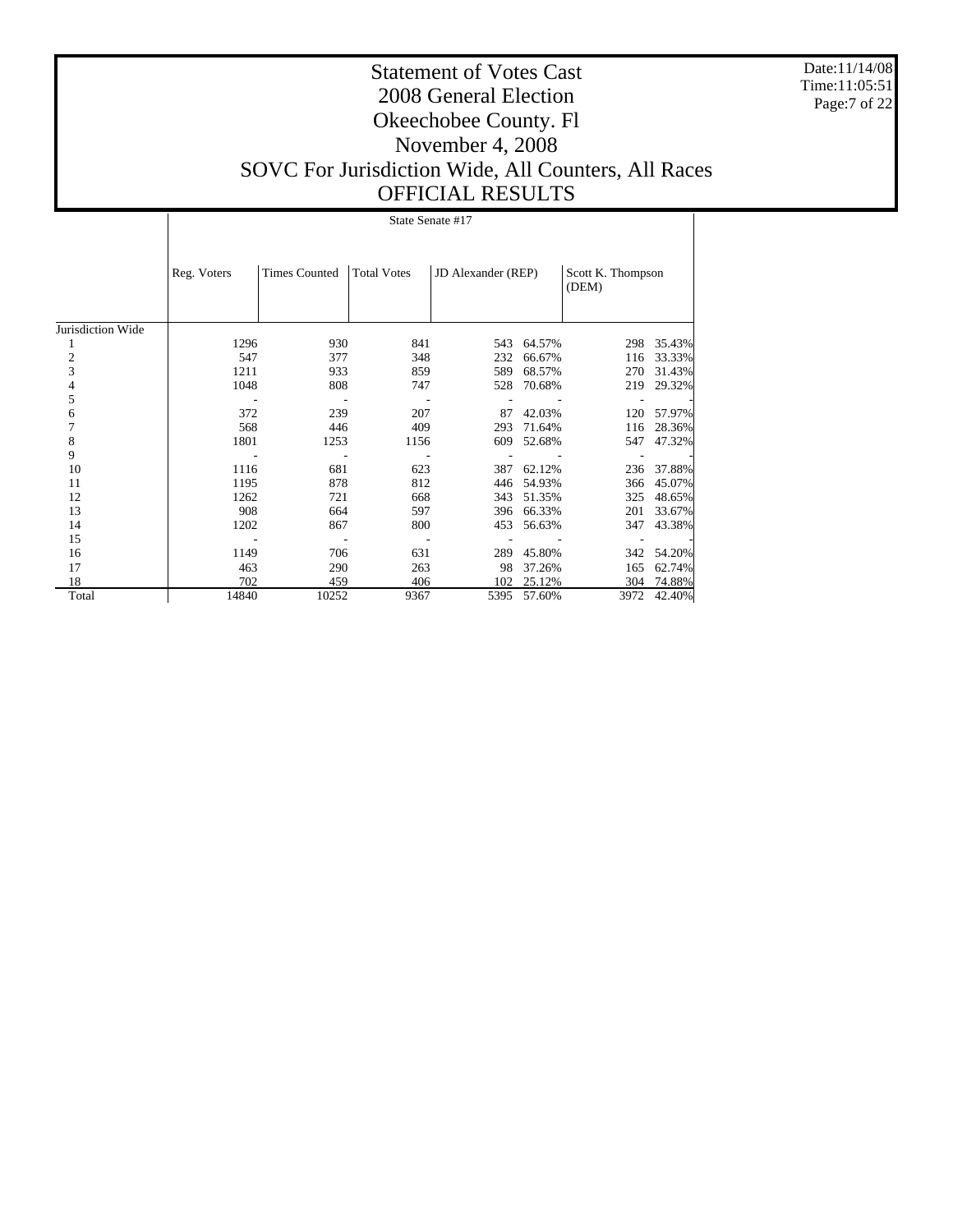Date:11/14/08 Time:11:05:51 Page:8 of 22

## Statement of Votes Cast 2008 General Election Okeechobee County. Fl November 4, 2008 SOVC For Jurisdiction Wide, All Counters, All Races

# OFFICIAL RESULTS

|                   |             |                  |                    | State Rep #79     |        |                     |        |                |          |
|-------------------|-------------|------------------|--------------------|-------------------|--------|---------------------|--------|----------------|----------|
|                   |             |                  |                    |                   |        |                     |        |                |          |
|                   | Reg. Voters | Times<br>Counted | <b>Total Votes</b> | Mike Horner (REP) |        | Ray O. Worley (DEM) |        | Write-In Votes |          |
| Jurisdiction Wide |             |                  |                    |                   |        |                     |        |                |          |
|                   | 1296        | 930              | 841                | 509               | 60.52% | 330                 | 39.24% | 2              | 0.24%    |
| 2                 | 547         | 377              | 347                | 192               | 55.33% | 155                 | 44.67% | $\theta$       | 0.00%    |
| 3                 | 1211        | 933              | 860                | 524               | 60.93% | 336                 | 39.07% | $\theta$       | 0.00%    |
|                   | 1048        | 808              | 742                | 453               | 61.05% | 289                 | 38.95% | $\mathbf{0}$   | $0.00\%$ |
| 5                 |             |                  |                    |                   |        |                     |        |                |          |
| 6                 |             |                  |                    |                   |        |                     |        |                |          |
|                   |             |                  |                    |                   |        |                     |        |                |          |
| 8                 | 1801        | 1253             | 1154               | 605               | 52.43% | 548                 | 47.49% |                | 0.09%    |
| 9                 |             |                  |                    |                   |        |                     |        |                |          |
| 10                | 1116        | 681              | 619                | 380               | 61.39% | 239                 | 38.61% | $\Omega$       | 0.00%    |
| 11                | 1195        | 878              | 810                | 435               | 53.70% | 374                 | 46.17% |                | 0.12%    |
| 12                | 1262        | 721              | 654                | 301               | 46.02% | 351                 | 53.67% | 2              | 0.31%    |
| 13                | 908         | 664              | 595                | 334               | 56.13% | 261                 | 43.87% | $\Omega$       | 0.00%    |
| 14                | 1202        | 867              | 798                | 421               | 52.76% | 377                 | 47.24% | 0              | 0.00%    |
| 15                | 1159        | 730              | 674                | 356               | 52.82% | 317                 | 47.03% |                | 0.15%    |
| 16                | 1149        | 706              | 632                | 270               | 42.72% | 361                 | 57.12% |                | 0.16%    |
| 17                | 463         | 290              | 264                | 85                | 32.20% | 178                 | 67.42% |                | 0.38%    |
| 18                |             |                  |                    |                   |        |                     |        |                |          |
| Total             | 14357       | 9838             | 8990               | 4865              | 54.12% | 4116                | 45.78% | 9              | 0.10%    |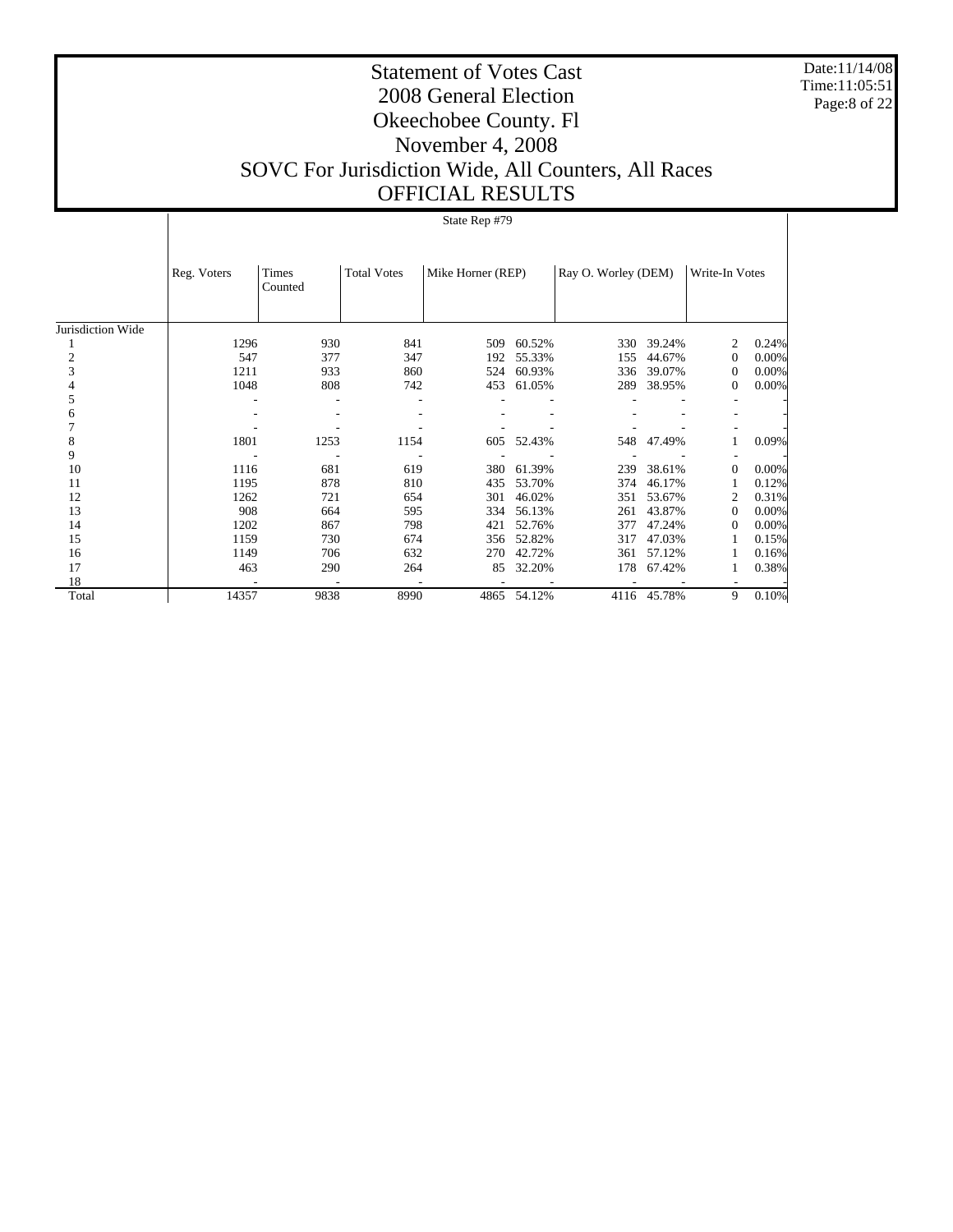Date:11/14/08 Time:11:05:51 Page:9 of 22

#### Statement of Votes Cast 2008 General Election Okeechobee County. Fl November 4, 2008 SOVC For Jurisdiction Wide, All Counters, All Races OFFICIAL RESULTS

Jurisdiction Wide 1 2 3 4 5 6 7 8 9 10 11 12 13 14 15 16 17 18 Total Reg. Voters | Times Counted | Total Votes | Margaret Helton (REP) | Elvie Posey (DEM) County Comm#5 1296 930 895 580 64.80% 315 35.20%<br>547 377 361 223 61.77% 138 38.23% 547 377 361 223 61.77%<br>1211 933 906 597 65.89%  $\begin{array}{ccccccccc} 1211 & & & 933 & & & 906 & & & 597 & 65.89\% & & & 309 & 34.11\% \\ 1048 & & & 808 & & & 793 & & & 549 & 69.23\% & & & 244 & 30.77\% \end{array}$ 1048 808 793 549 69.23% 244 30.77% 1411 951 885 508 57.40% 377 42.60% 372 239 219 111 50.68% 108 49.32%<br>568 446 432 247 57.18% 185 42.82% 568 446 432 247 57.18% 185 42.82% 1801 1253 1202 708 58.90% 494 41.10%<br>1449 969 940 516 54.89% 424 45.11% 1449 969 940 516 54.89% 424 45.11%<br>1116 681 639 380 59.47% 259 40.53% 380 59.47% 1195 878 839 466 55.54% 373 44.46%<br>1262 721 685 379 55.33% 306 44.67% 1262 721 685 379 55.33% 306 44.67% 908 664 641 410 63.96% 231 36.04% 1202 867 840 482 57.38% 358 42.62% 1159 730 703 429 61.02% 274 38.98%<br>1149 706 663 295 44.49% 368 55.51% 1149 706 663 295 44.49% 368 55.51%<br>463 290 276 132 47.83% 144 52.17% 463 290 276 132 47.83% 290 276 132 47.83% 702 459 427 142 33.26% 285 66.74% 5192 42.05%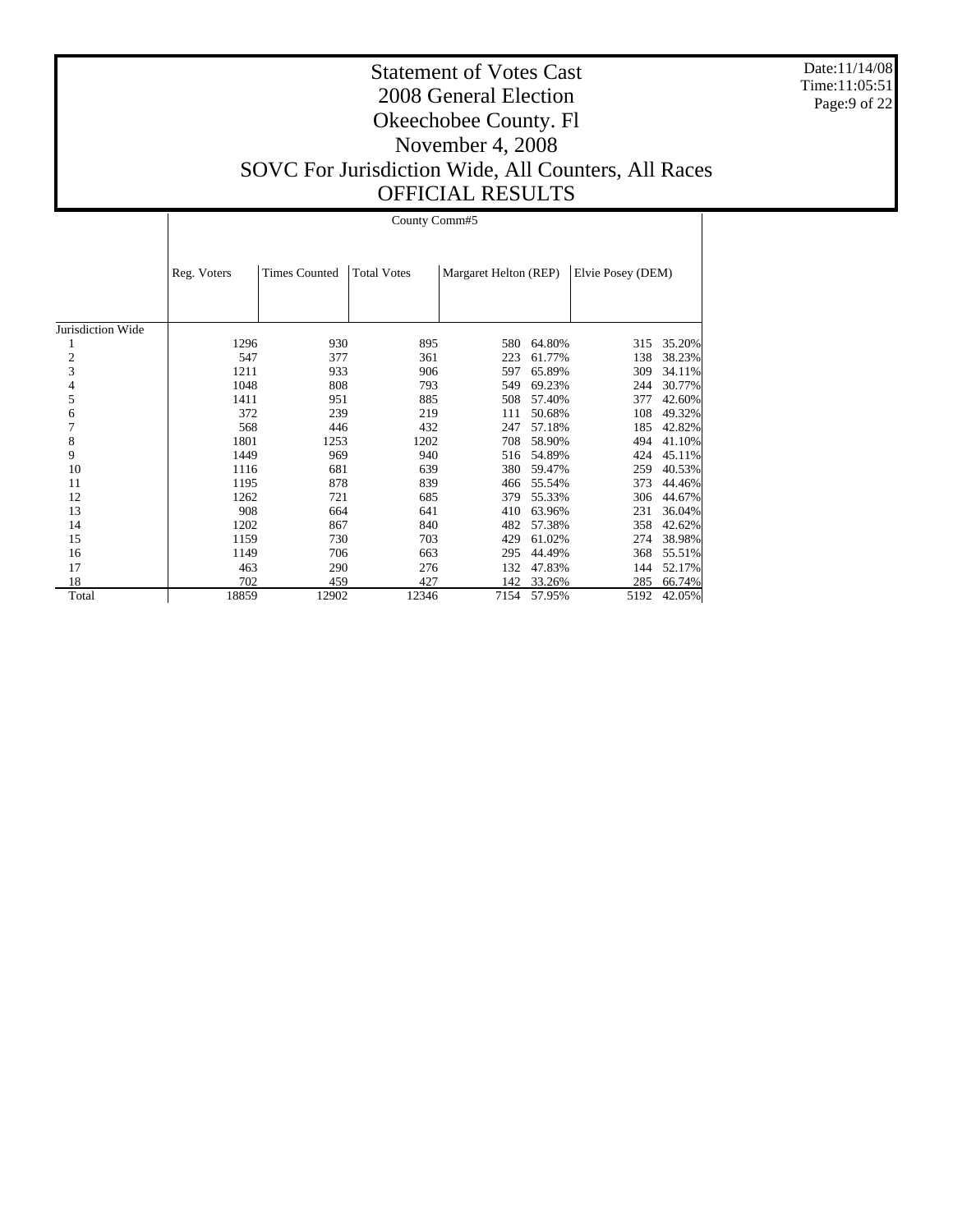Date:11/14/08 Time:11:05:51 Page:10 of 22

## Statement of Votes Cast 2008 General Election Okeechobee County. Fl November 4, 2008 SOVC For Jurisdiction Wide, All Counters, All Races OFFICIAL RESULTS

#### SupJusWells

|                   | Reg. Voters | <b>Times Counted</b> | <b>Total Votes</b> | <b>YES</b> |        | N <sub>O</sub> |        |
|-------------------|-------------|----------------------|--------------------|------------|--------|----------------|--------|
|                   |             |                      |                    |            |        |                |        |
| Jurisdiction Wide |             |                      |                    |            |        |                |        |
|                   | 1296        | 930                  | 760                | 508        | 66.84% | 252            | 33.16% |
| $\overline{c}$    | 547         | 377                  | 314                | 222        | 70.70% | 92             | 29.30% |
| 3                 | 1211        | 933                  | 805                | 539        | 66.96% | 266            | 33.04% |
| 4                 | 1048        | 808                  | 675                | 483        | 71.56% | 192            | 28.44% |
| 5                 | 1411        | 951                  | 751                | 510        | 67.91% | 241            | 32.09% |
| 6                 | 372         | 239                  | 179                | 127        | 70.95% | 52             | 29.05% |
| 7                 | 568         | 446                  | 381                | 286        | 75.07% | 95             | 24.93% |
| 8                 | 1801        | 1253                 | 1069               | 732        | 68.48% | 337            | 31.52% |
| 9                 | 1449        | 969                  | 827                | 607        | 73.40% | 220            | 26.60% |
| 10                | 1116        | 681                  | 591                | 402        | 68.02% | 189            | 31.98% |
| 11                | 1195        | 878                  | 715                | 496        | 69.37% | 219            | 30.63% |
| 12                | 1262        | 721                  | 617                | 433        | 70.18% | 184            | 29.82% |
| 13                | 908         | 664                  | 554                | 393        | 70.94% | 161            | 29.06% |
| 14                | 1202        | 867                  | 736                | 511        | 69.43% | 225            | 30.57% |
| 15                | 1159        | 730                  | 624                | 434        | 69.55% | 190            | 30.45% |
| 16                | 1149        | 706                  | 586                | 424        | 72.35% | 162            | 27.65% |
| 17                | 463         | 290                  | 239                | 173        | 72.38% | 66             | 27.62% |
| 18                | 702         | 459                  | 382                | 286        | 74.87% | 96             | 25.13% |
| Total             | 18859       | 12902                | 10805              | 7566       | 70.02% | 3239           | 29.98% |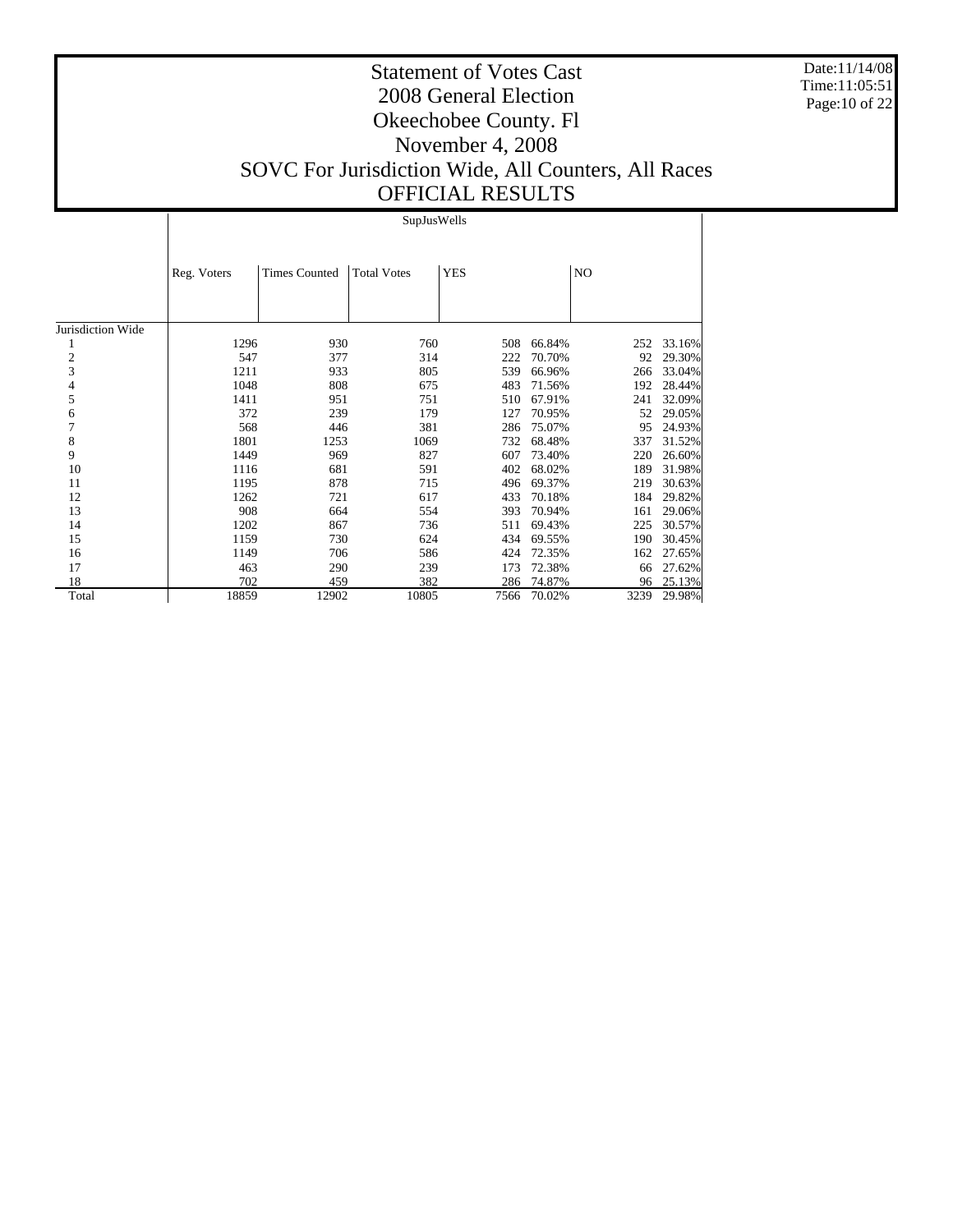Date:11/14/08 Time:11:05:51 Page:11 of 22

 $\mathbf{I}$ 

#### Statement of Votes Cast 2008 General Election Okeechobee County. Fl November 4, 2008 SOVC For Jurisdiction Wide, All Counters, All Races OFFICIAL RESULTS

## 4thDCOP Polen

|                   | Reg. Voters | <b>Times Counted</b> | <b>Total Votes</b> | <b>YES</b> |        | N <sub>O</sub> |        |
|-------------------|-------------|----------------------|--------------------|------------|--------|----------------|--------|
|                   |             |                      |                    |            |        |                |        |
| Jurisdiction Wide |             |                      |                    |            |        |                |        |
|                   | 1296        | 930                  | 758                | 498        | 65.70% | 260            | 34.30% |
| $\overline{c}$    | 547         | 377                  | 312                | 216        | 69.23% | 96             | 30.77% |
| 3                 | 1211        | 933                  | 797                | 525        | 65.87% | 272            | 34.13% |
| 4                 | 1048        | 808                  | 674                | 480        | 71.22% | 194            | 28.78% |
| 5                 | 1411        | 951                  | 741                | 497        | 67.07% | 244            | 32.93% |
| 6                 | 372         | 239                  | 180                | 135        | 75.00% | 45             | 25.00% |
| 7                 | 568         | 446                  | 371                | 269        | 72.51% | 102            | 27.49% |
| 8                 | 1801        | 1253                 | 1064               | 731        | 68.70% | 333            | 31.30% |
| 9                 | 1449        | 969                  | 822                | 605        | 73.60% | 217            | 26.40% |
| 10                | 1116        | 681                  | 586                | 402        | 68.60% | 184            | 31.40% |
| 11                | 1195        | 878                  | 712                | 505        | 70.93% | 207            | 29.07% |
| 12                | 1262        | 721                  | 617                | 420        | 68.07% | 197            | 31.93% |
| 13                | 908         | 664                  | 546                | 389        | 71.25% | 157            | 28.75% |
| 14                | 1202        | 867                  | 732                | 499        | 68.17% | 233            | 31.83% |
| 15                | 1159        | 730                  | 611                | 421        | 68.90% | 190            | 31.10% |
| 16                | 1149        | 706                  | 587                | 407        | 69.34% | 180            | 30.66% |
| 17                | 463         | 290                  | 237                | 158        | 66.67% | 79             | 33.33% |
| 18                | 702         | 459                  | 374                | 268        | 71.66% | 106            | 28.34% |
| Total             | 18859       | 12902                | 10721              | 7425       | 69.26% | 3296           | 30.74% |

 $\overline{1}$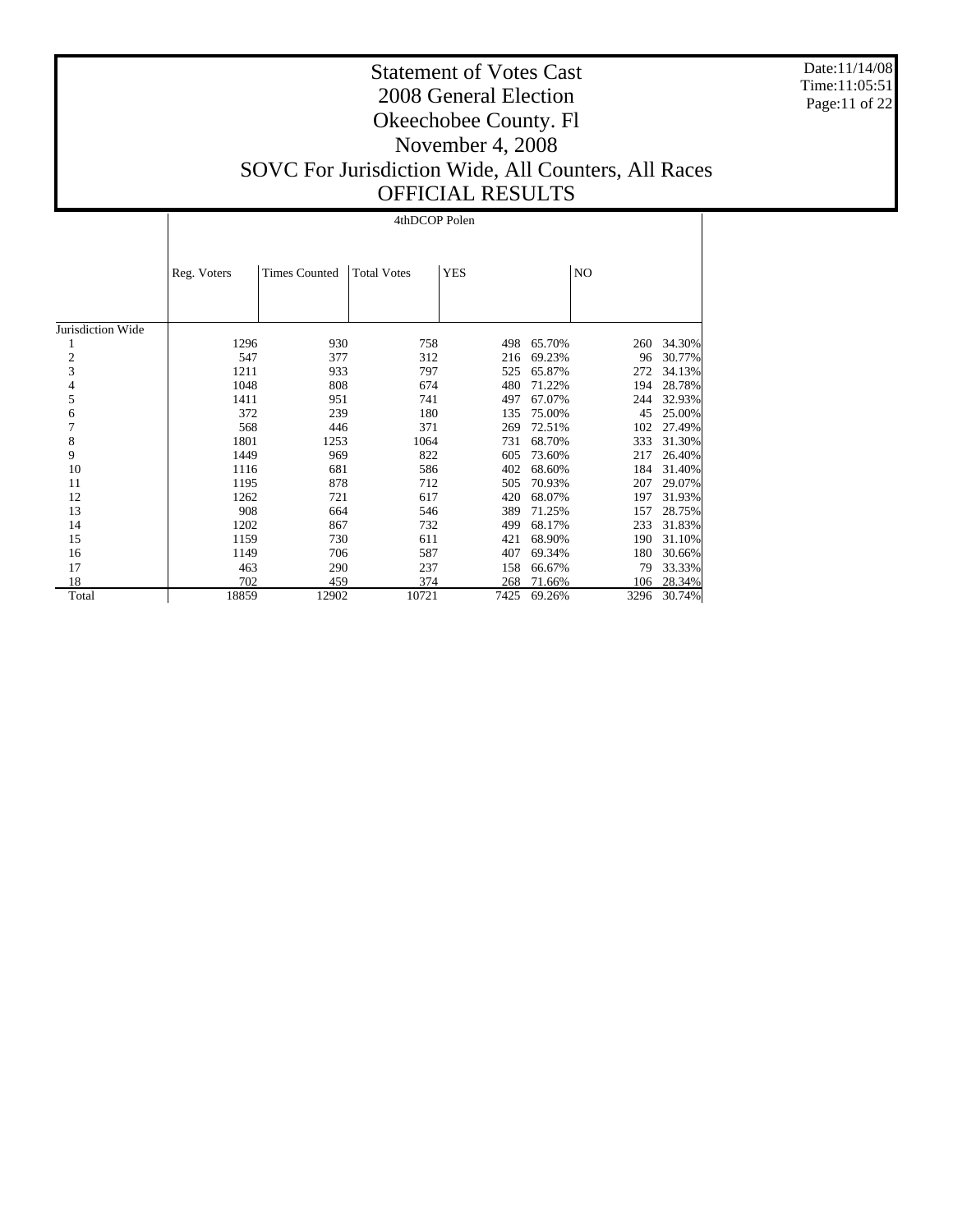Date:11/14/08 Time:11:05:51 Page:12 of 22

|                   |             |                      | 4thDCOP Stevenson  |            |        |                |        |
|-------------------|-------------|----------------------|--------------------|------------|--------|----------------|--------|
|                   | Reg. Voters | <b>Times Counted</b> | <b>Total Votes</b> | <b>YES</b> |        | N <sub>O</sub> |        |
| Jurisdiction Wide |             |                      |                    |            |        |                |        |
| 1                 | 1296        | 930                  | 753                | 508        | 67.46% | 245            | 32.54% |
| $\overline{c}$    | 547         | 377                  | 311                | 212        | 68.17% | 99             | 31.83% |
| 3                 | 1211        | 933                  | 786                | 512        | 65.14% | 274            | 34.86% |
| 4                 | 1048        | 808                  | 670                | 481        | 71.79% | 189            | 28.21% |
| 5                 | 1411        | 951                  | 739                | 486        | 65.76% | 253            | 34.24% |
| 6                 | 372         | 239                  | 175                | 124        | 70.86% | 51             | 29.14% |
| 7                 | 568         | 446                  | 373                | 268        | 71.85% | 105            | 28.15% |
| 8                 | 1801        | 1253                 | 1066               | 731        | 68.57% | 335            | 31.43% |
| 9                 | 1449        | 969                  | 813                | 586        | 72.08% | 227            | 27.92% |
| 10                | 1116        | 681                  | 574                | 388        | 67.60% | 186            | 32.40% |
| 11                | 1195        | 878                  | 706                | 490        | 69.41% | 216            | 30.59% |
| 12                | 1262        | 721                  | 606                | 401        | 66.17% | 205            | 33.83% |
| 13                | 908         | 664                  | 535                | 391        | 73.08% | 144            | 26.92% |
| 14                | 1202        | 867                  | 726                | 489        | 67.36% | 237            | 32.64% |
| 15                | 1159        | 730                  | 621                | 432        | 69.57% | 189            | 30.43% |
| 16                | 1149        | 706                  | 581                | 418        | 71.94% | 163            | 28.06% |
| 17                | 463         | 290                  | 234                | 159        | 67.95% | 75             | 32.05% |
| 18                | 702         | 459                  | 381                | 276        | 72.44% | 105            | 27.56% |
| Total             | 18859       | 12902                | 10650              | 7352       | 69.03% | 3298           | 30.97% |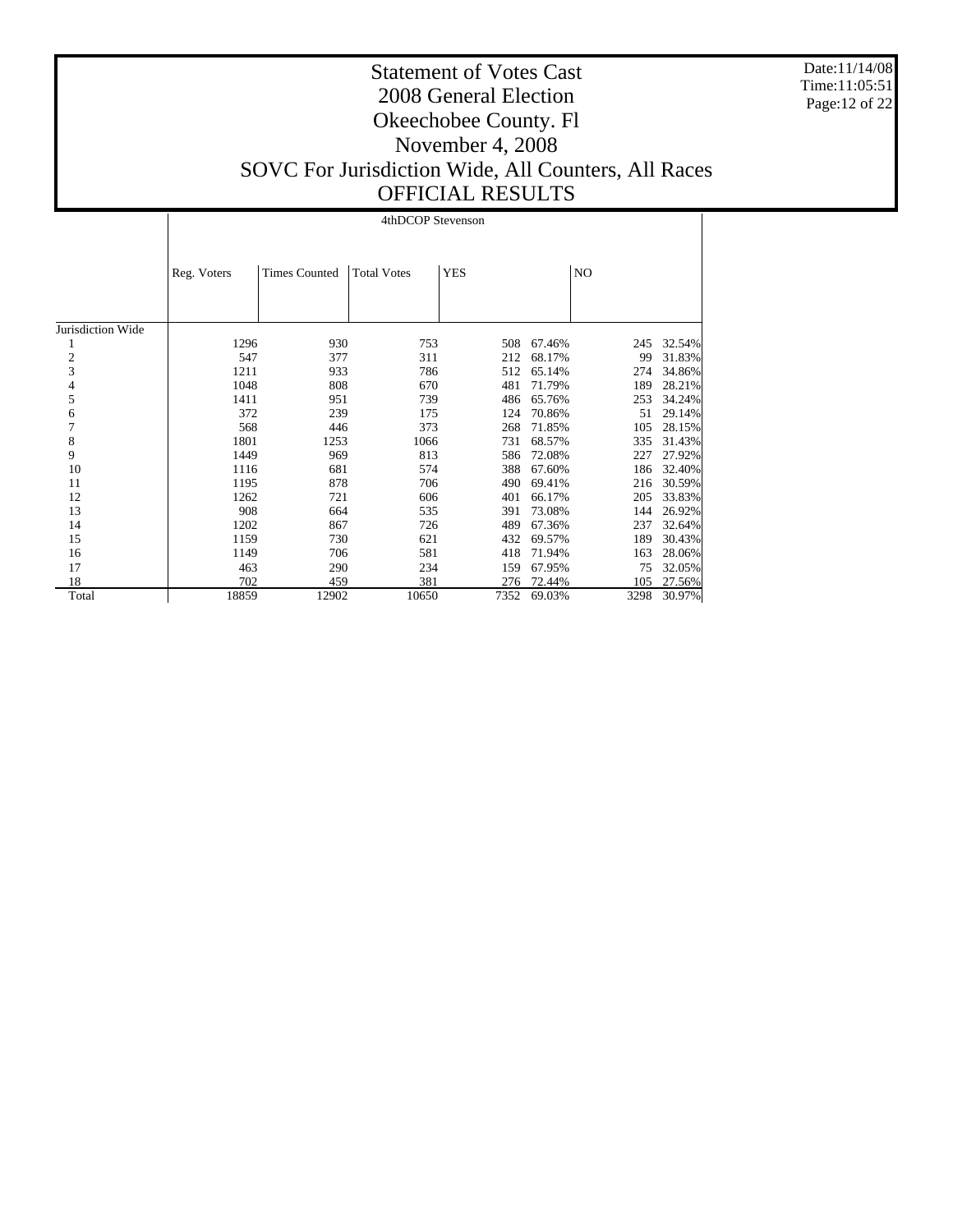Date:11/14/08 Time:11:05:51 Page:13 of 22

|                   |             |                      | 4thDCOP Warner     |            |        |      |        |
|-------------------|-------------|----------------------|--------------------|------------|--------|------|--------|
|                   | Reg. Voters | <b>Times Counted</b> | <b>Total Votes</b> | <b>YES</b> |        | NO   |        |
| Jurisdiction Wide |             |                      |                    |            |        |      |        |
| 1                 | 1296        | 930                  | 744                | 494        | 66.40% | 250  | 33.60% |
| 2                 | 547         | 377                  | 309                | 217        | 70.23% | 92   | 29.77% |
| 3                 | 1211        | 933                  | 784                | 534        | 68.11% | 250  | 31.89% |
| 4                 | 1048        | 808                  | 668                | 484        | 72.46% | 184  | 27.54% |
| 5                 | 1411        | 951                  | 746                | 511        | 68.50% | 235  | 31.50% |
| 6                 | 372         | 239                  | 168                | 123        | 73.21% | 45   | 26.79% |
| 7                 | 568         | 446                  | 375                | 276        | 73.60% | 99   | 26.40% |
| 8                 | 1801        | 1253                 | 1058               | 719        | 67.96% | 339  | 32.04% |
| 9                 | 1449        | 969                  | 821                | 604        | 73.57% | 217  | 26.43% |
| 10                | 1116        | 681                  | 574                | 408        | 71.08% | 166  | 28.92% |
| 11                | 1195        | 878                  | 704                | 523        | 74.29% | 181  | 25.71% |
| 12                | 1262        | 721                  | 604                | 417        | 69.04% | 187  | 30.96% |
| 13                | 908         | 664                  | 531                | 380        | 71.56% | 151  | 28.44% |
| 14                | 1202        | 867                  | 723                | 510        | 70.54% | 213  | 29.46% |
| 15                | 1159        | 730                  | 613                | 436        | 71.13% | 177  | 28.87% |
| 16                | 1149        | 706                  | 579                | 424        | 73.23% | 155  | 26.77% |
| 17                | 463         | 290                  | 232                | 161        | 69.40% | 71   | 30.60% |
| 18                | 702         | 459                  | 378                | 283        | 74.87% | 95   | 25.13% |
| Total             | 18859       | 12902                | 10611              | 7504       | 70.72% | 3107 | 29.28% |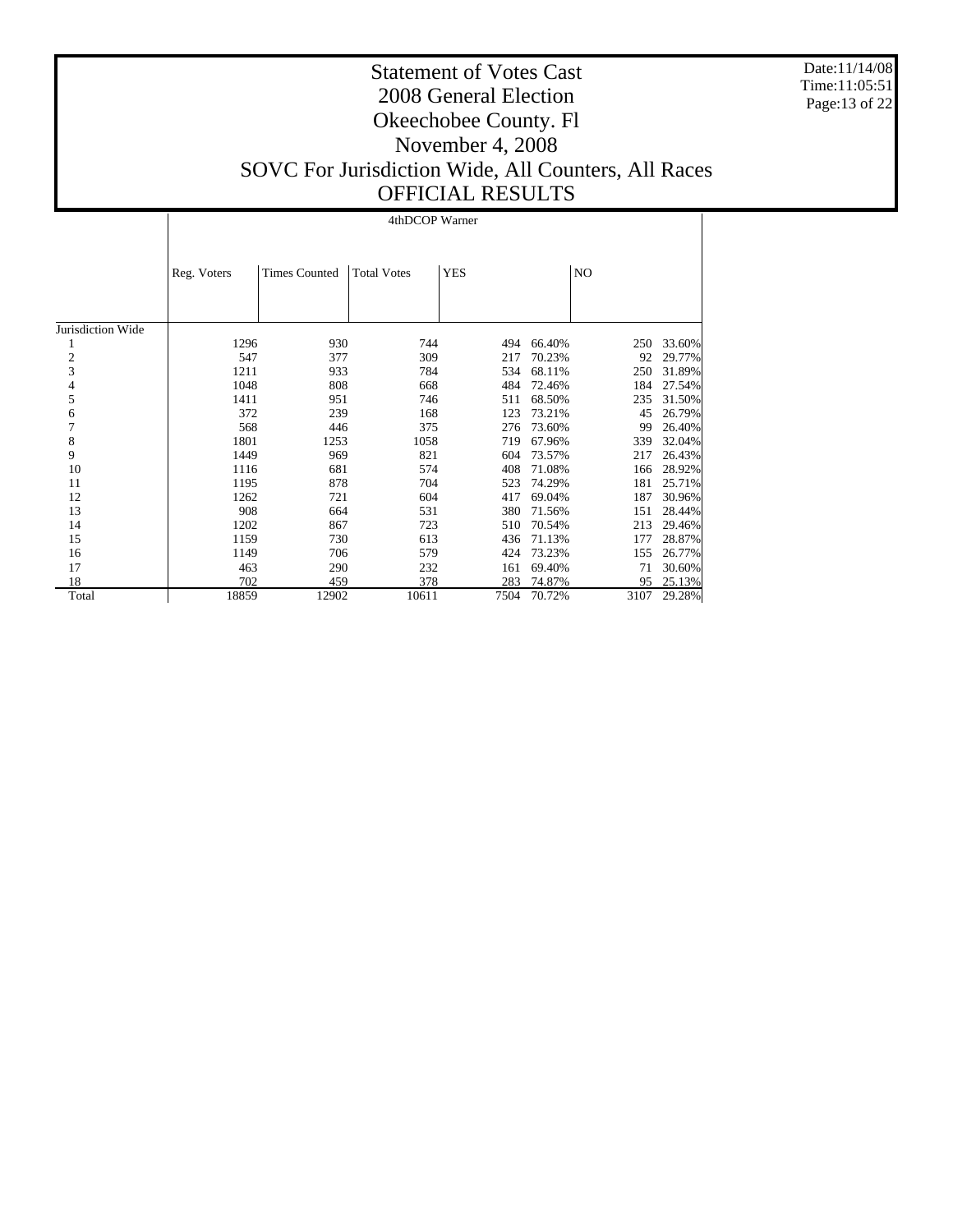Date:11/14/08 Time:11:05:51 Page:14 of 22

## Statement of Votes Cast 2008 General Election Okeechobee County. Fl November 4, 2008 SOVC For Jurisdiction Wide, All Counters, All Races OFFICIAL RESULTS

CJ19th Grp4

|                         | Reg. Voters | <b>Times Counted</b> | <b>Total Votes</b> | Dwight L. Geiger |        | Fran O. Ross |        |
|-------------------------|-------------|----------------------|--------------------|------------------|--------|--------------|--------|
|                         |             |                      |                    |                  |        |              |        |
| Jurisdiction Wide       |             |                      |                    |                  |        |              |        |
|                         | 1296        | 930                  | 767                | 523              | 68.19% | 244          | 31.81% |
| $\overline{\mathbf{c}}$ | 547         | 377                  | 313                | 204              | 65.18% | 109          | 34.82% |
| 3                       | 1211        | 933                  | 815                | 586              | 71.90% | 229          | 28.10% |
| 4                       | 1048        | 808                  | 697                | 541              | 77.62% | 156          | 22.38% |
| 5                       | 1411        | 951                  | 743                | 434              | 58.41% | 309          | 41.59% |
| 6                       | 372         | 239                  | 183                | 100              | 54.64% | 83           | 45.36% |
| 7                       | 568         | 446                  | 382                | 277              | 72.51% | 105          | 27.49% |
| 8                       | 1801        | 1253                 | 1052               | 669              | 63.59% | 383          | 36.41% |
| 9                       | 1449        | 969                  | 833                | 539              | 64.71% | 294          | 35.29% |
| 10                      | 1116        | 681                  | 561                | 365              | 65.06% | 196          | 34.94% |
| 11                      | 1195        | 878                  | 689                | 413              | 59.94% | 276          | 40.06% |
| 12                      | 1262        | 721                  | 595                | 363              | 61.01% | 232          | 38.99% |
| 13                      | 908         | 664                  | 558                | 403              | 72.22% | 155          | 27.78% |
| 14                      | 1202        | 867                  | 730                | 498              | 68.22% | 232          | 31.78% |
| 15                      | 1159        | 730                  | 608                | 360              | 59.21% | 248          | 40.79% |
| 16                      | 1149        | 706                  | 604                | 343              | 56.79% | 261          | 43.21% |
| 17                      | 463         | 290                  | 242                | 134              | 55.37% | 108          | 44.63% |
| 18                      | 702         | 459                  | 394                | 175              | 44.42% | 219          | 55.58% |
| Total                   | 18859       | 12902                | 10766              | 6927             | 64.34% | 3839         | 35.66% |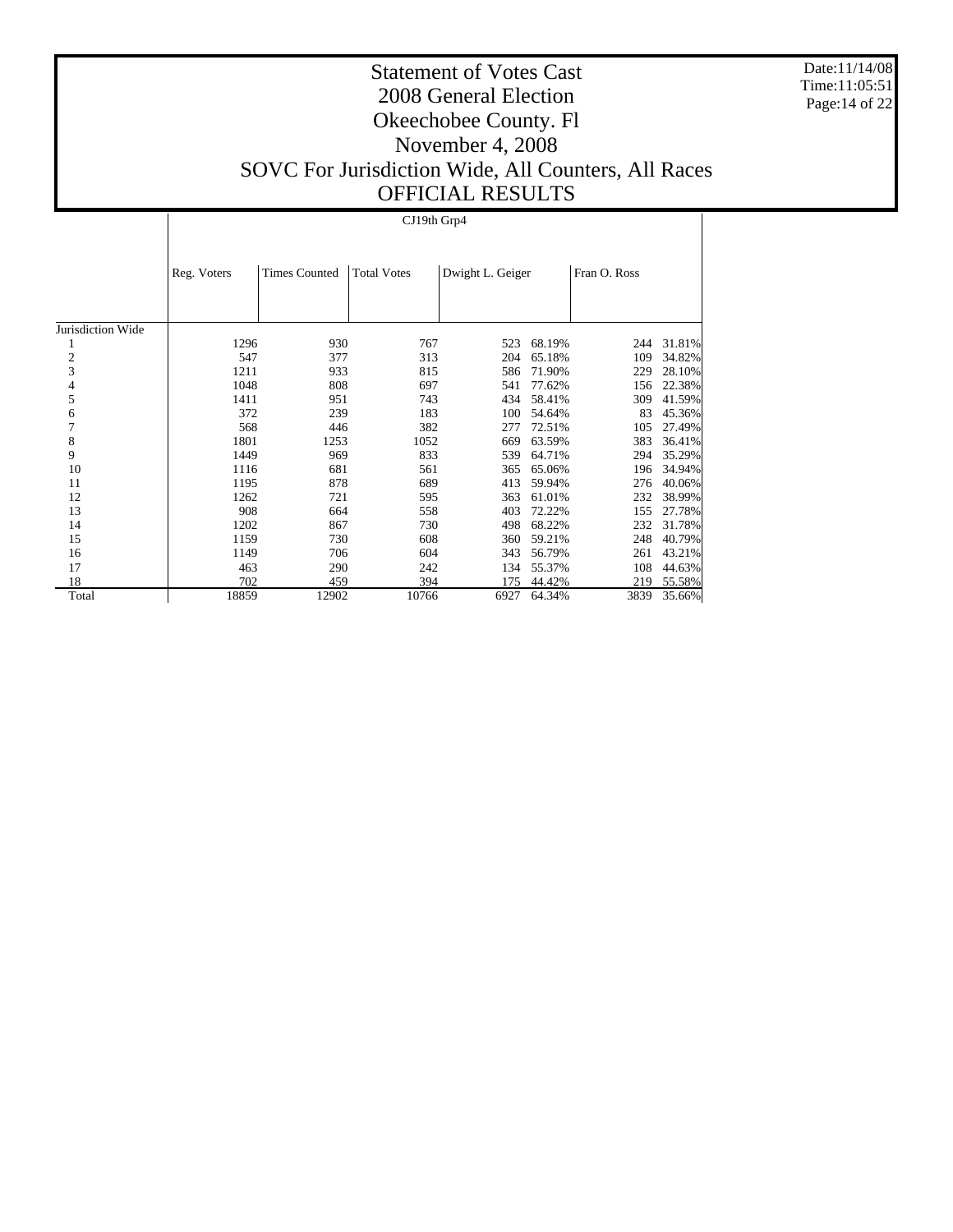Date:11/14/08 Time:11:05:51 Page:15 of 22

## Statement of Votes Cast 2008 General Election Okeechobee County. Fl November 4, 2008 SOVC For Jurisdiction Wide, All Counters, All Races

## OFFICIAL RESULTS

|                   | City Council |                  |                    |              |        |            |            |                    |        |  |  |
|-------------------|--------------|------------------|--------------------|--------------|--------|------------|------------|--------------------|--------|--|--|
|                   | Reg. Voters  | Times<br>Counted | <b>Total Votes</b> | Mike Earnest |        | James Kirk |            | William C. Ledferd |        |  |  |
| Jurisdiction Wide |              |                  |                    |              |        |            |            |                    |        |  |  |
|                   |              |                  |                    |              |        |            |            |                    |        |  |  |
|                   |              |                  |                    |              |        |            |            |                    |        |  |  |
|                   |              |                  |                    |              |        |            |            |                    |        |  |  |
|                   |              |                  |                    |              |        |            |            |                    |        |  |  |
|                   |              |                  |                    |              |        |            |            |                    |        |  |  |
|                   | 372          | 239              | 327                | 63           | 19.27% |            | 74 22.63%  | 42                 | 12.84% |  |  |
|                   |              |                  |                    |              |        |            |            |                    |        |  |  |
|                   |              |                  |                    |              |        |            |            |                    |        |  |  |
| 9                 |              |                  |                    |              |        |            |            |                    |        |  |  |
| 10                |              |                  |                    |              |        |            |            |                    |        |  |  |
| 11                |              |                  |                    |              |        |            |            |                    |        |  |  |
| 12                |              |                  |                    |              |        |            |            |                    |        |  |  |
| 13                | 908          | 664              | 1081               | 215          | 19.89% | 343        | 31.73%     | 122                | 11.29% |  |  |
| 14                | 991          | 714              | 1171               | 243          | 20.75% | 290        | 24.77%     | 145                | 12.38% |  |  |
| 15                |              |                  |                    |              |        |            |            |                    |        |  |  |
| 16                |              |                  |                    |              |        |            |            |                    |        |  |  |
| 17                | 463          | 290              | 432                | 70           | 16.20% | 127        | 29.40%     | 41                 | 9.49%  |  |  |
| 18                |              |                  |                    |              |        |            |            |                    |        |  |  |
| Total             | 2734         | 1907             | 3011               | 591          | 19.63% |            | 834 27.70% | 350                | 11.62% |  |  |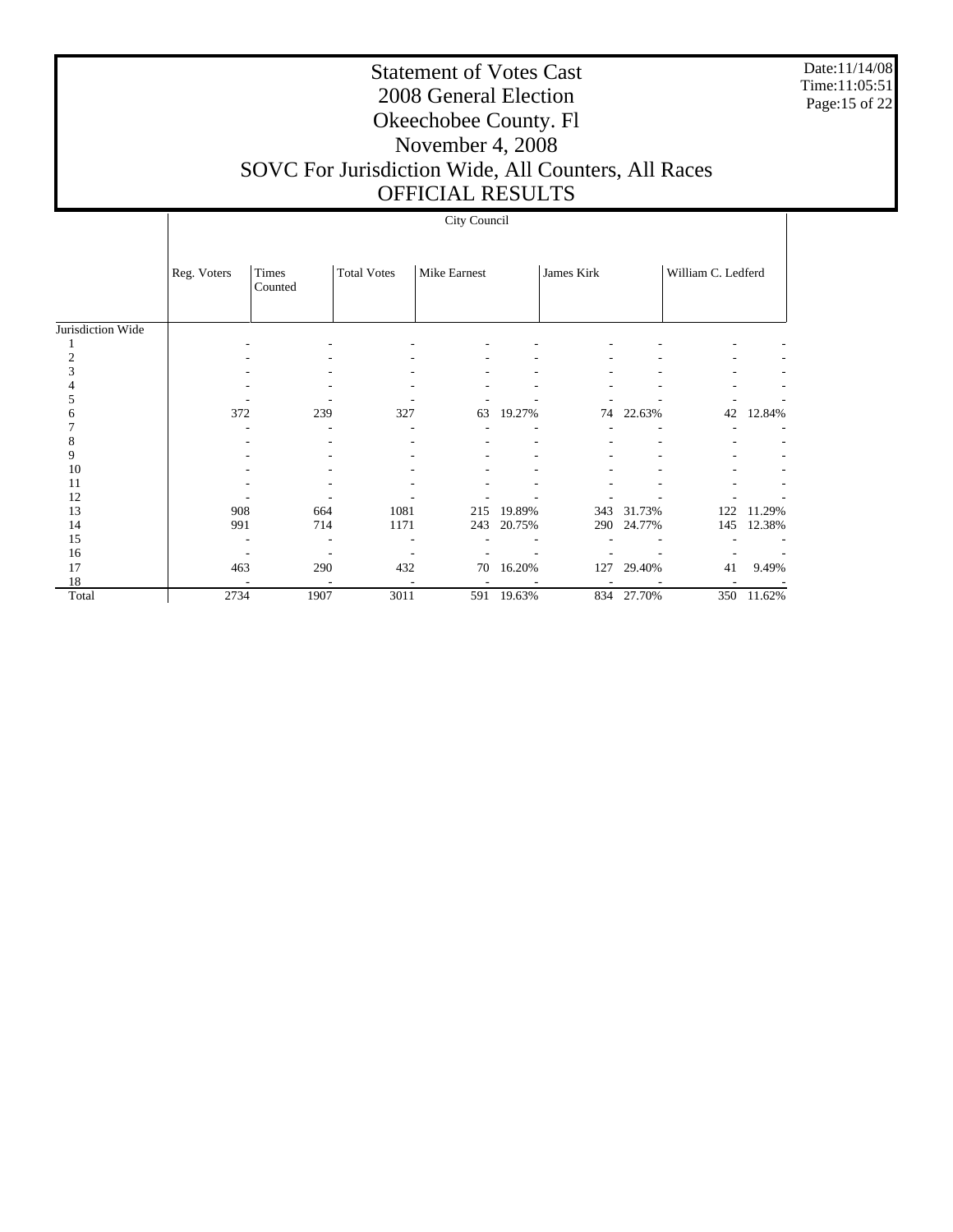Date:11/14/08 Time:11:05:51 Page:16 of 22

## Statement of Votes Cast 2008 General Election Okeechobee County. Fl November 4, 2008 SOVC For Jurisdiction Wide, All Counters, All Races OFFICIAL RESULTS

Τ

|                   | City Council  |            |                      |        |  |  |  |  |  |
|-------------------|---------------|------------|----------------------|--------|--|--|--|--|--|
|                   | Mike O'Connor |            | Francis "Jim" Vensel |        |  |  |  |  |  |
|                   |               |            |                      |        |  |  |  |  |  |
| Jurisdiction Wide |               |            |                      |        |  |  |  |  |  |
| 1                 |               |            |                      |        |  |  |  |  |  |
| $\overline{c}$    |               |            |                      |        |  |  |  |  |  |
| 3                 |               |            |                      |        |  |  |  |  |  |
| $\overline{4}$    |               |            |                      |        |  |  |  |  |  |
| 5                 |               |            |                      |        |  |  |  |  |  |
| 6                 | 113           | 34.56%     | 35                   | 10.70% |  |  |  |  |  |
| 7                 |               |            |                      |        |  |  |  |  |  |
| 8                 |               |            |                      |        |  |  |  |  |  |
| 9                 |               |            |                      |        |  |  |  |  |  |
| 10                |               |            |                      |        |  |  |  |  |  |
| 11                |               |            |                      |        |  |  |  |  |  |
| 12                |               |            |                      |        |  |  |  |  |  |
| 13                |               | 236 21.83% | 165                  | 15.26% |  |  |  |  |  |
| 14                | 295           | 25.19%     | 198                  | 16.91% |  |  |  |  |  |
| 15                |               |            |                      |        |  |  |  |  |  |
| 16                |               |            |                      |        |  |  |  |  |  |
| 17                | 125           | 28.94%     | 69                   | 15.97% |  |  |  |  |  |
| 18                |               |            |                      |        |  |  |  |  |  |
| Total             | 769           | 25.54%     | 467                  | 15.51% |  |  |  |  |  |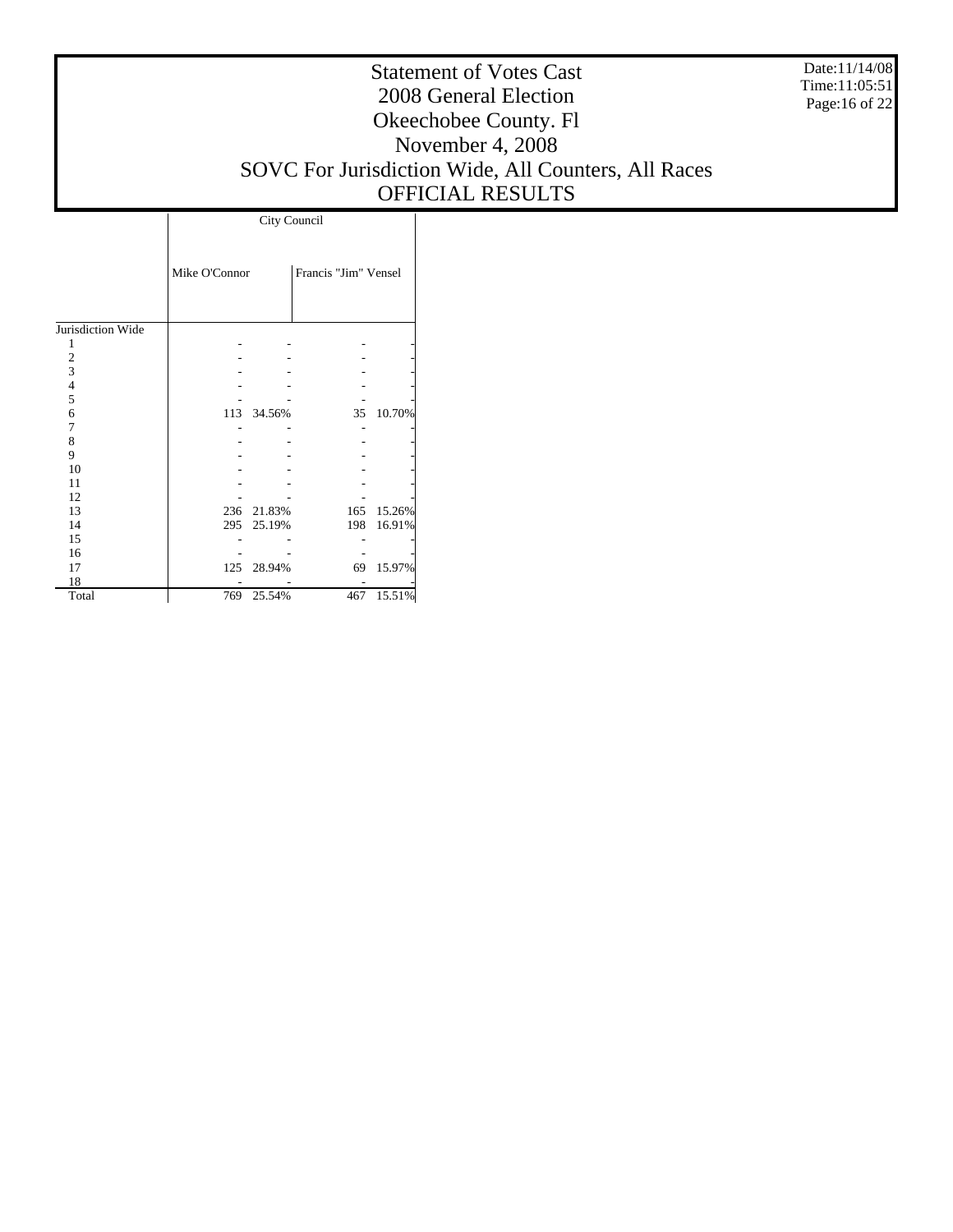Date:11/14/08 Time:11:05:51 Page:17 of 22

## Statement of Votes Cast 2008 General Election Okeechobee County. Fl November 4, 2008 SOVC For Jurisdiction Wide, All Counters, All Races OFFICIAL RESULTS

|                   | Reg. Voters | <b>Times Counted</b> | <b>Total Votes</b> | <b>YES</b> |        | NO   |        |
|-------------------|-------------|----------------------|--------------------|------------|--------|------|--------|
| Jurisdiction Wide |             |                      |                    |            |        |      |        |
|                   | 1296        | 930                  | 852                | 360        | 42.25% | 492  | 57.75% |
| $\boldsymbol{2}$  | 547         | 377                  | 351                | 147        | 41.88% | 204  | 58.12% |
| 3                 | 1211        | 933                  | 870                | 358        | 41.15% | 512  | 58.85% |
| 4                 | 1048        | 808                  | 740                | 289        | 39.05% | 451  | 60.95% |
| 5                 | 1411        | 951                  | 853                | 374        | 43.85% | 479  | 56.15% |
| 6                 | 372         | 239                  | 198                | 87         | 43.94% | 111  | 56.06% |
| 7                 | 568         | 446                  | 416                | 149        | 35.82% | 267  | 64.18% |
| 8                 | 1801        | 1253                 | 1152               | 536        | 46.53% | 616  | 53.47% |
| 9                 | 1449        | 969                  | 903                | 401        | 44.41% | 502  | 55.59% |
| 10                | 1116        | 681                  | 631                | 275        | 43.58% | 356  | 56.42% |
| 11                | 1195        | 878                  | 779                | 385        | 49.42% | 394  | 50.58% |
| 12                | 1262        | 721                  | 654                | 304        | 46.48% | 350  | 53.52% |
| 13                | 908         | 664                  | 604                | 265        | 43.87% | 339  | 56.13% |
| 14                | 1202        | 867                  | 801                | 393        | 49.06% | 408  | 50.94% |
| 15                | 1159        | 730                  | 664                | 304        | 45.78% | 360  | 54.22% |
| 16                | 1149        | 706                  | 649                | 303        | 46.69% | 346  | 53.31% |
| 17                | 463         | 290                  | 257                | 125        | 48.64% | 132  | 51.36% |
| 18                | 702         | 459                  | 394                | 212        | 53.81% | 182  | 46.19% |
| Total             | 18859       | 12902                | 11768              | 5267       | 44.76% | 6501 | 55.24% |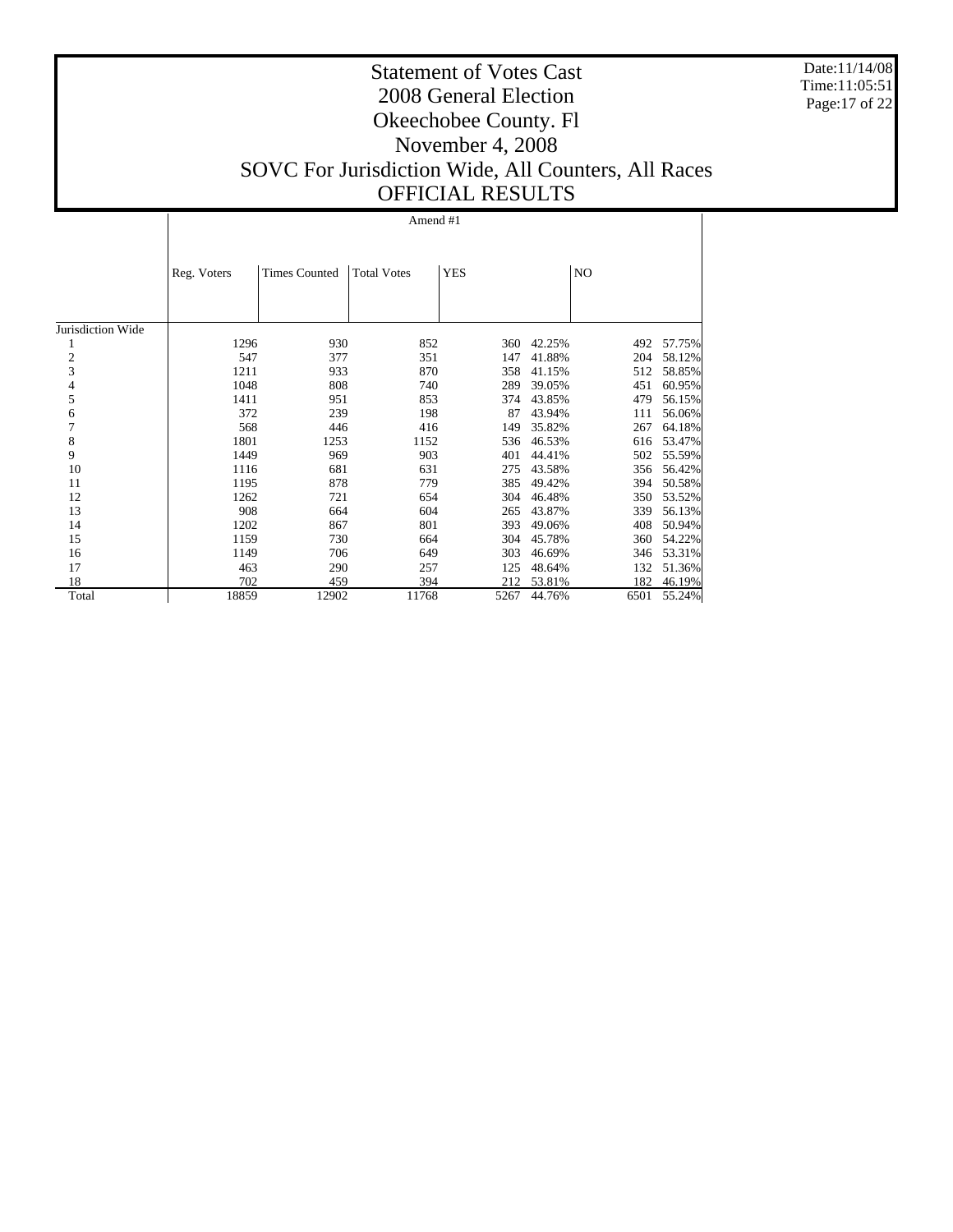Date:11/14/08 Time:11:05:51 Page:18 of 22

## Statement of Votes Cast 2008 General Election Okeechobee County. Fl November 4, 2008 SOVC For Jurisdiction Wide, All Counters, All Races OFFICIAL RESULTS

|                   | Reg. Voters | <b>Times Counted</b> | <b>Total Votes</b> | <b>YES</b> |        | N <sub>O</sub> |        |
|-------------------|-------------|----------------------|--------------------|------------|--------|----------------|--------|
|                   |             |                      |                    |            |        |                |        |
| Jurisdiction Wide |             |                      |                    |            |        |                |        |
|                   | 1296        | 930                  | 905                | 718        | 79.34% | 187            | 20.66% |
| $\overline{c}$    | 547         | 377                  | 365                | 289        | 79.18% | 76             | 20.82% |
| 3                 | 1211        | 933                  | 916                | 716        | 78.17% | 200            | 21.83% |
| 4                 | 1048        | 808                  | 790                | 612        | 77.47% | 178            | 22.53% |
| 5                 | 1411        | 951                  | 916                | 700        | 76.42% | 216            | 23.58% |
| 6                 | 372         | 239                  | 211                | 169        | 80.09% | 42             | 19.91% |
| 7                 | 568         | 446                  | 437                | 360        | 82.38% | 77             | 17.62% |
| 8                 | 1801        | 1253                 | 1213               | 919        | 75.76% | 294            | 24.24% |
| 9                 | 1449        | 969                  | 939                | 697        | 74.23% | 242            | 25.77% |
| 10                | 1116        | 681                  | 663                | 514        | 77.53% | 149            | 22.47% |
| 11                | 1195        | 878                  | 845                | 652        | 77.16% | 193            | 22.84% |
| 12                | 1262        | 721                  | 683                | 509        | 74.52% | 174            | 25.48% |
| 13                | 908         | 664                  | 640                | 503        | 78.59% | 137            | 21.41% |
| 14                | 1202        | 867                  | 835                | 628        | 75.21% | 207            | 24.79% |
| 15                | 1159        | 730                  | 715                | 526        | 73.57% | 189            | 26.43% |
| 16                | 1149        | 706                  | 668                | 493        | 73.80% | 175            | 26.20% |
| 17                | 463         | 290                  | 272                | 213        | 78.31% | 59             | 21.69% |
| 18                | 702         | 459                  | 420                | 334        | 79.52% | 86             | 20.48% |
| Total             | 18859       | 12902                | 12433              | 9552       | 76.83% | 2881           | 23.17% |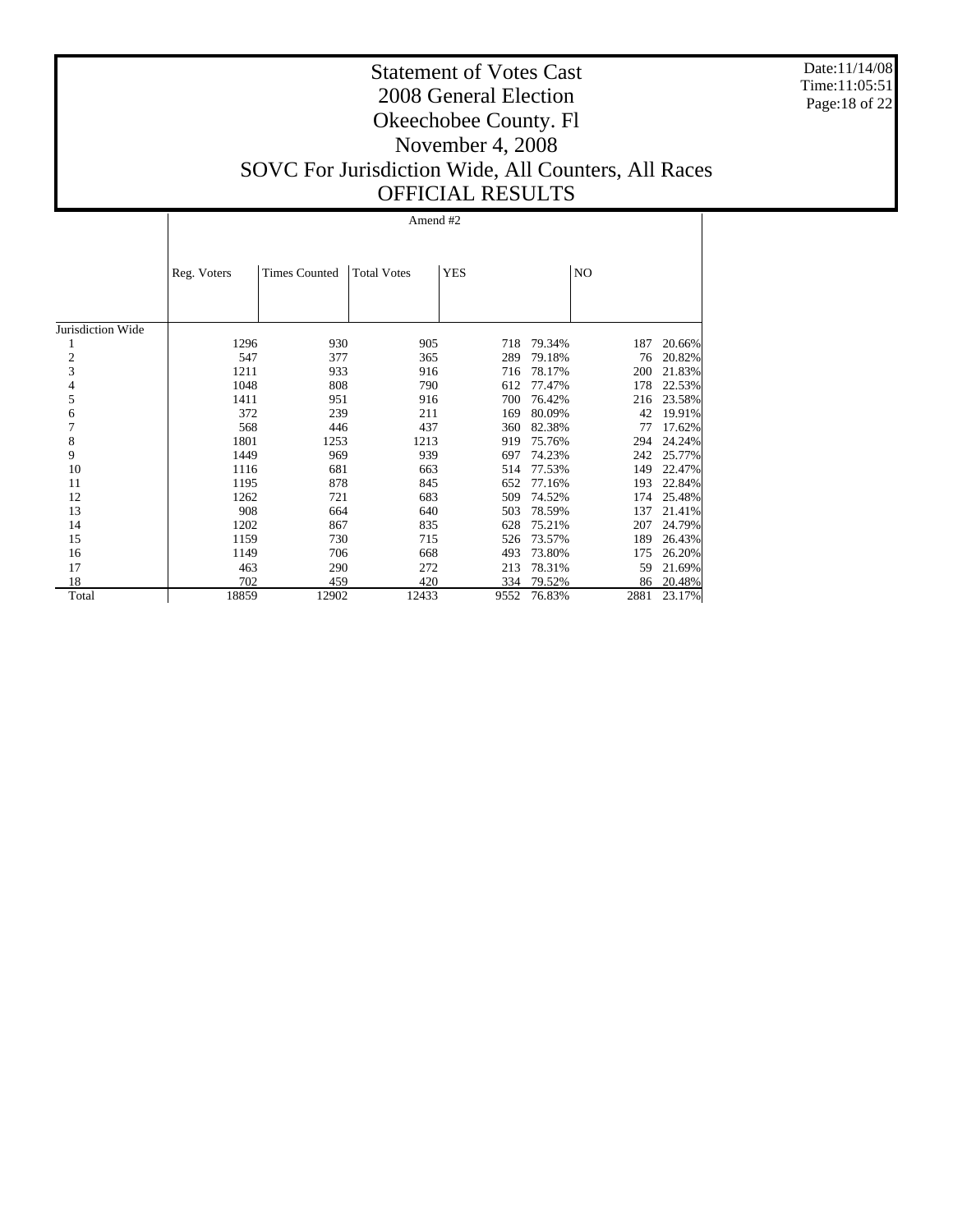Date:11/14/08 Time:11:05:51 Page:19 of 22

## Statement of Votes Cast 2008 General Election Okeechobee County. Fl November 4, 2008 SOVC For Jurisdiction Wide, All Counters, All Races OFFICIAL RESULTS

|                   | Reg. Voters | <b>Times Counted</b> | <b>Total Votes</b> | <b>YES</b> | NO     |      |        |
|-------------------|-------------|----------------------|--------------------|------------|--------|------|--------|
| Jurisdiction Wide |             |                      |                    |            |        |      |        |
|                   | 1296        | 930                  | 793                | 404        | 50.95% | 389  | 49.05% |
| $\boldsymbol{2}$  | 547         | 377                  | 347                | 195        | 56.20% | 152  | 43.80% |
| $\overline{3}$    | 1211        | 933                  | 838                | 432        | 51.55% | 406  | 48.45% |
| 4                 | 1048        | 808                  | 708                | 394        | 55.65% | 314  | 44.35% |
| 5                 | 1411        | 951                  | 817                | 455        | 55.69% | 362  | 44.31% |
| 6                 | 372         | 239                  | 181                | 104        | 57.46% | 77   | 42.54% |
| 7                 | 568         | 446                  | 389                | 220        | 56.56% | 169  | 43.44% |
| 8                 | 1801        | 1253                 | 1053               | 583        | 55.37% | 470  | 44.63% |
| 9                 | 1449        | 969                  | 866                | 492        | 56.81% | 374  | 43.19% |
| 10                | 1116        | 681                  | 615                | 363        | 59.02% | 252  | 40.98% |
| 11                | 1195        | 878                  | 739                | 425        | 57.51% | 314  | 42.49% |
| 12                | 1262        | 721                  | 618                | 319        | 51.62% | 299  | 48.38% |
| 13                | 908         | 664                  | 570                | 342        | 60.00% | 228  | 40.00% |
| 14                | 1202        | 867                  | 749                | 421        | 56.21% | 328  | 43.79% |
| 15                | 1159        | 730                  | 638                | 369        | 57.84% | 269  | 42.16% |
| 16                | 1149        | 706                  | 614                | 336        | 54.72% | 278  | 45.28% |
| 17                | 463         | 290                  | 251                | 139        | 55.38% | 112  | 44.62% |
| 18                | 702         | 459                  | 384                | 210        | 54.69% | 174  | 45.31% |
| Total             | 18859       | 12902                | 11170              | 6203       | 55.53% | 4967 | 44.47% |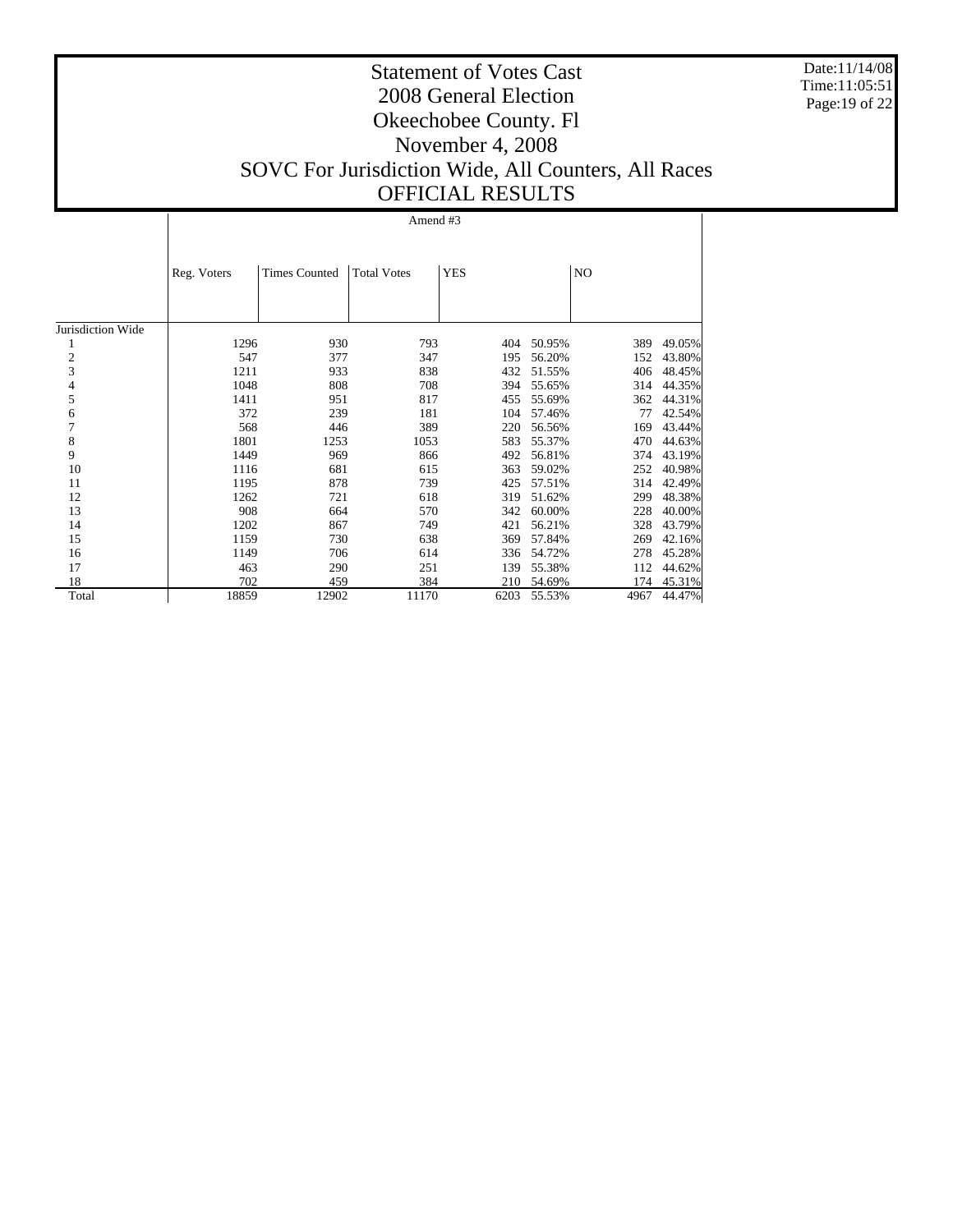Date:11/14/08 Time:11:05:51 Page:20 of 22

## Statement of Votes Cast 2008 General Election Okeechobee County. Fl November 4, 2008 SOVC For Jurisdiction Wide, All Counters, All Races OFFICIAL RESULTS

|                   | Reg. Voters | <b>Times Counted</b> | <b>Total Votes</b> | <b>YES</b> |        | NO   |        |
|-------------------|-------------|----------------------|--------------------|------------|--------|------|--------|
|                   |             |                      |                    |            |        |      |        |
| Jurisdiction Wide |             |                      |                    |            |        |      |        |
| 1                 | 1296        | 930                  | 777                | 424        | 54.57% | 353  | 45.43% |
| $\overline{c}$    | 547         | 377                  | 346                | 200        | 57.80% | 146  | 42.20% |
| 3                 | 1211        | 933                  | 828                | 451        | 54.47% | 377  | 45.53% |
| 4                 | 1048        | 808                  | 698                | 388        | 55.59% | 310  | 44.41% |
| 5                 | 1411        | 951                  | 806                | 492        | 61.04% | 314  | 38.96% |
| 6                 | 372         | 239                  | 174                | 100        | 57.47% | 74   | 42.53% |
| 7                 | 568         | 446                  | 388                | 216        | 55.67% | 172  | 44.33% |
| 8                 | 1801        | 1253                 | 1062               | 617        | 58.10% | 445  | 41.90% |
| 9                 | 1449        | 969                  | 866                | 544        | 62.82% | 322  | 37.18% |
| 10                | 1116        | 681                  | 610                | 407        | 66.72% | 203  | 33.28% |
| 11                | 1195        | 878                  | 737                | 413        | 56.04% | 324  | 43.96% |
| 12                | 1262        | 721                  | 618                | 361        | 58.41% | 257  | 41.59% |
| 13                | 908         | 664                  | 572                | 334        | 58.39% | 238  | 41.61% |
| 14                | 1202        | 867                  | 747                | 445        | 59.57% | 302  | 40.43% |
| 15                | 1159        | 730                  | 641                | 367        | 57.25% | 274  | 42.75% |
| 16                | 1149        | 706                  | 611                | 368        | 60.23% | 243  | 39.77% |
| 17                | 463         | 290                  | 246                | 143        | 58.13% | 103  | 41.87% |
| 18                | 702         | 459                  | 382                | 240        | 62.83% | 142  | 37.17% |
| Total             | 18859       | 12902                | 11109              | 6510       | 58.60% | 4599 | 41.40% |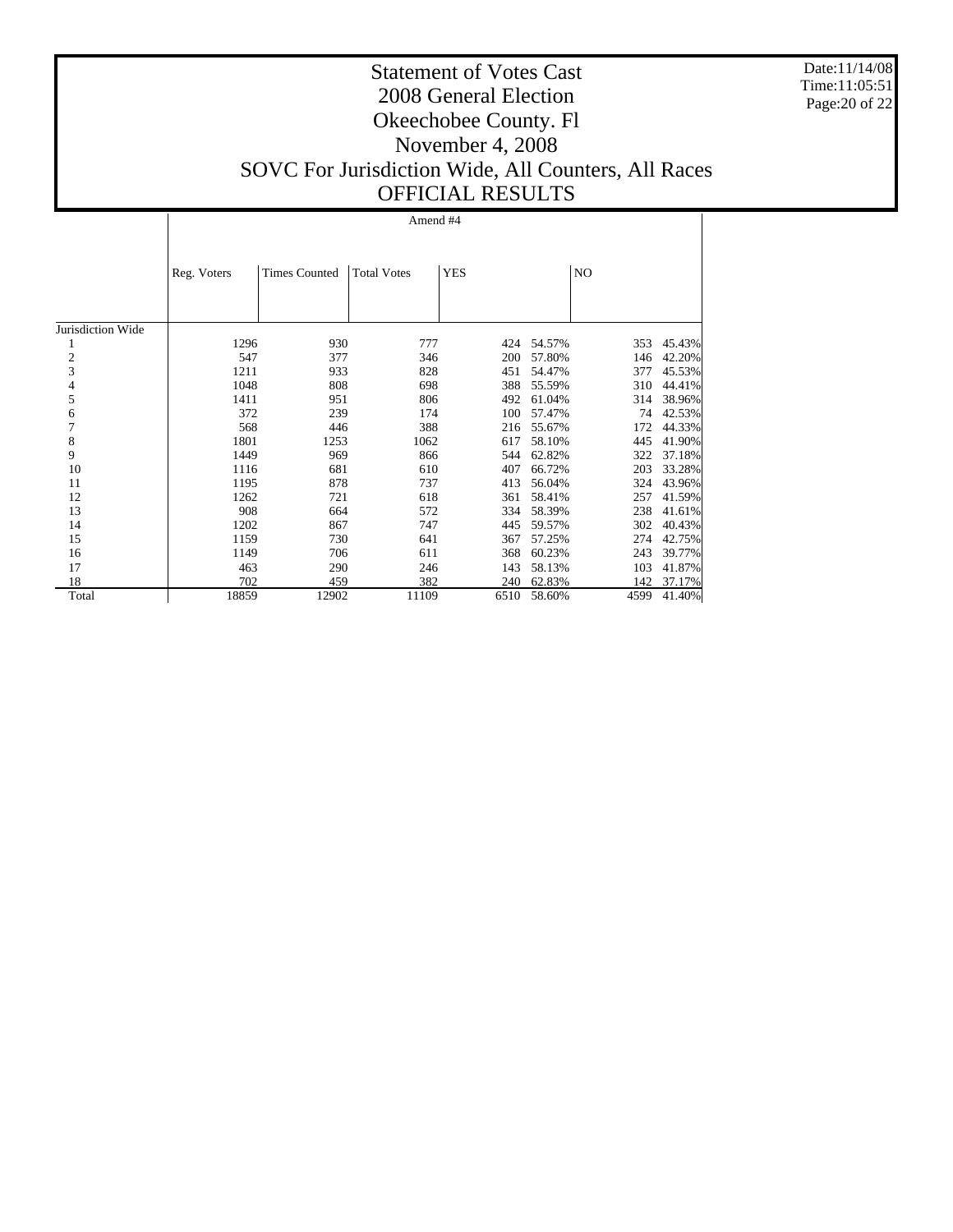Date:11/14/08 Time:11:05:51 Page:21 of 22

## Statement of Votes Cast 2008 General Election Okeechobee County. Fl November 4, 2008 SOVC For Jurisdiction Wide, All Counters, All Races OFFICIAL RESULTS

|                   | Reg. Voters | <b>Times Counted</b> | <b>Total Votes</b> | <b>YES</b> |        | NO   |        |
|-------------------|-------------|----------------------|--------------------|------------|--------|------|--------|
|                   |             |                      |                    |            |        |      |        |
| Jurisdiction Wide |             |                      |                    |            |        |      |        |
|                   | 1296        | 930                  | 775                | 475        | 61.29% | 300  | 38.71% |
| $\overline{c}$    | 547         | 377                  | 340                | 218        | 64.12% | 122  | 35.88% |
| 3                 | 1211        | 933                  | 831                | 492        | 59.21% | 339  | 40.79% |
| 4                 | 1048        | 808                  | 685                | 435        | 63.50% | 250  | 36.50% |
| 5                 | 1411        | 951                  | 810                | 517        | 63.83% | 293  | 36.17% |
| 6                 | 372         | 239                  | 173                | 113        | 65.32% | 60   | 34.68% |
| 7                 | 568         | 446                  | 390                | 249        | 63.85% | 141  | 36.15% |
| 8                 | 1801        | 1253                 | 1064               | 656        | 61.65% | 408  | 38.35% |
| 9                 | 1449        | 969                  | 846                | 560        | 66.19% | 286  | 33.81% |
| 10                | 1116        | 681                  | 602                | 410        | 68.11% | 192  | 31.89% |
| 11                | 1195        | 878                  | 741                | 459        | 61.94% | 282  | 38.06% |
| 12                | 1262        | 721                  | 613                | 390        | 63.62% | 223  | 36.38% |
| 13                | 908         | 664                  | 562                | 367        | 65.30% | 195  | 34.70% |
| 14                | 1202        | 867                  | 741                | 478        | 64.51% | 263  | 35.49% |
| 15                | 1159        | 730                  | 632                | 394        | 62.34% | 238  | 37.66% |
| 16                | 1149        | 706                  | 606                | 414        | 68.32% | 192  | 31.68% |
| 17                | 463         | 290                  | 245                | 149        | 60.82% | 96   | 39.18% |
| 18                | 702         | 459                  | 383                | 248        | 64.75% | 135  | 35.25% |
| Total             | 18859       | 12902                | 11039              | 7024       | 63.63% | 4015 | 36.37% |